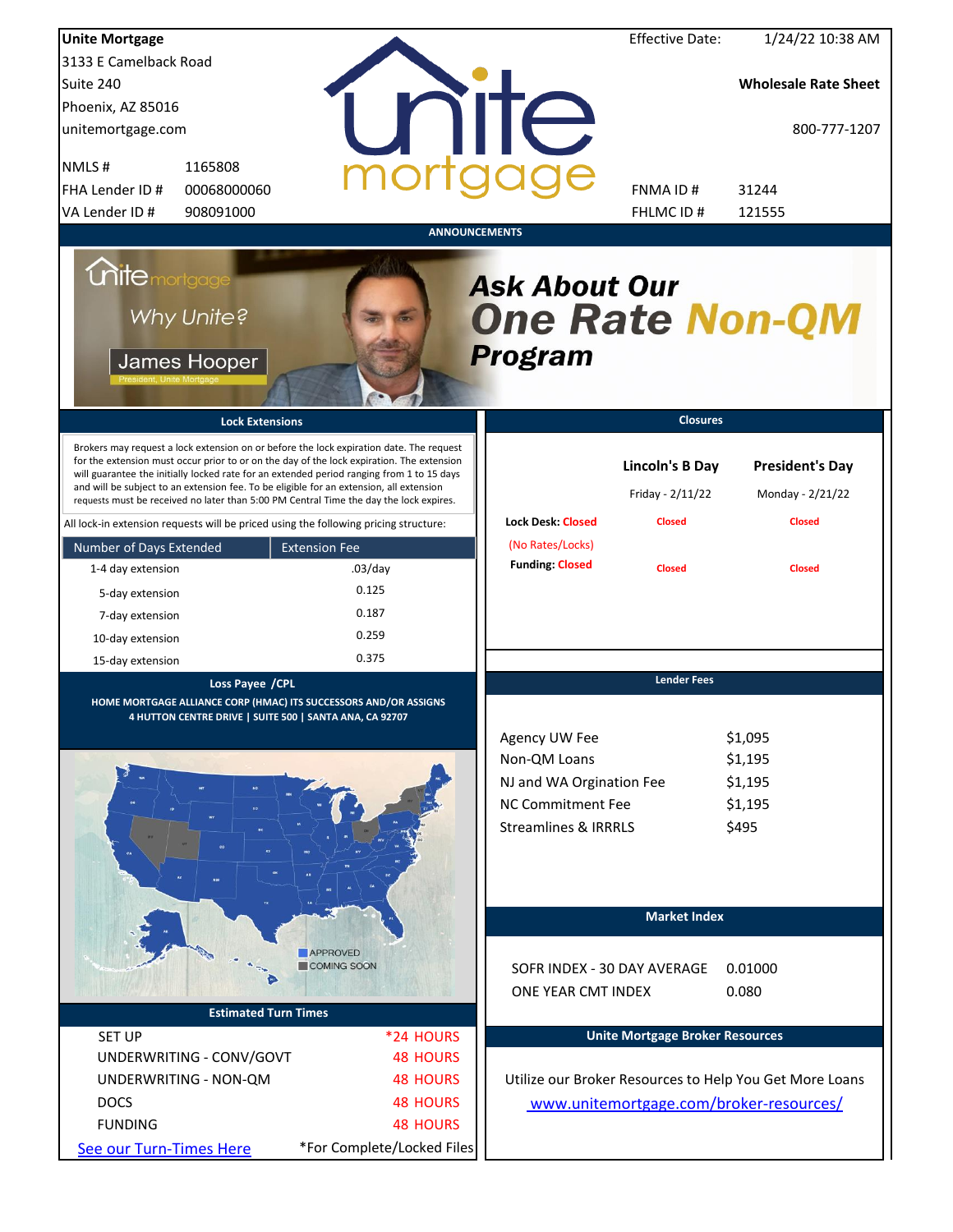

Rates are subject to change without prior notice Not for Public View • For Professional Use Only **Lock Desk**

[locks@unitemtg.com](mailto:locks@unitemtg.com)

File Update: 24-Jan-2022

Effective Date: 24-Jan-2022 Price Change Effective: 9:00 AM PST Lock Hours: 9:00 A.M. - 3:00 P.M. PST

# **ONE RATE - DSCR/ Bank Statements**

Price Change Effective: 9:00 AM PST

| <b>DSCR</b>                                          |          |  |  |  |
|------------------------------------------------------|----------|--|--|--|
| <b>25 DAY PRICING</b>                                |          |  |  |  |
| <b>RATE</b>                                          | 30YR FIX |  |  |  |
| 4.625                                                | 100.0000 |  |  |  |
|                                                      |          |  |  |  |
| <b>24 MO BANK STATEMENT</b><br><b>25 DAY PRICING</b> |          |  |  |  |
| <b>RATE</b><br>30YR FIX                              |          |  |  |  |
|                                                      |          |  |  |  |

| <b>HIGHLIGHTS</b>   |                               |                      |  |  |
|---------------------|-------------------------------|----------------------|--|--|
| <b>Credit</b>       | $700+$                        | $720+$               |  |  |
| roduct <sup>'</sup> | 30 yr fixed Full Amortization | 30 yr fixed Full A   |  |  |
| n Amount            | 300,001-1.0MM                 | $300,001 - 1.$       |  |  |
| <b>DSCR</b>         | $+1.100$                      | Not Applic           |  |  |
|                     | Purchase 70%                  | Purchase             |  |  |
| urpose              | Rate-Term 70%                 | Rate-Term            |  |  |
|                     |                               | $\sim$ $\sim$ $\sim$ |  |  |

# **4.375** 100.0000

| <b>Credit</b>      | $700+$                        | $720+$                        |
|--------------------|-------------------------------|-------------------------------|
| <b>Product</b>     | 30 yr fixed Full Amortization | 30 yr fixed Full Amortization |
| <b>Loan Amount</b> | 300,001-1.0MM                 | 300,001-1.0MM                 |
| <b>DSCR</b>        | $+1.100$                      | Not Applicable                |
|                    | Purchase 70%                  | Purchase 80%                  |
| <b>Purpose</b>     | Rate-Term 70%                 | Rate-Term 80%                 |
|                    | Cash-Out 65%                  | Cash-Out 75%                  |
| Occupancy          | Non Owner Occupied            | Owner Occupied                |
| <b>ACH</b>         | Required                      | Required                      |
| <b>PPP</b>         | 5 Years                       | None                          |
| <b>Reserves</b>    | 12 Month PITIA                | 12 Month PITIA                |
| <b>Escrows</b>     | Required                      | Required                      |
| <b>Property</b>    | Single Unit only              | Single Unit Only              |
| . .                | .                             |                               |

#### **No Hits for LLPAs !!!**

# **DSCR PRIME PLUS**

|                   | <b>30 DAY PRICING</b>   |                                                | <b>PRICING ADJUSTMENTS</b>      |                      |          |          |          |          |          |          |
|-------------------|-------------------------|------------------------------------------------|---------------------------------|----------------------|----------|----------|----------|----------|----------|----------|
| <b>RATE</b>       | <b>5/6 ARM</b>          | 30YR FIX                                       | LTV                             |                      |          |          |          |          |          |          |
| 6.250             | 104.6250                | 104.3750                                       | <b>Documentation</b>            | <b>Credit Score</b>  | 00.01-50 | 50.01-55 | 55.01-60 | 60.01-65 | 65.01-70 | 70.01-75 |
| 6.125             | 104.3750                | 104.1250                                       |                                 | $\geq 780$           | (0.250)  | (0.375)  | (0.500)  | (0.625)  | (0.875)  | (1.125)  |
| 6.000             | 104.1250                | 103.8750                                       |                                 | $760 - 779$          | (0.375)  | (0.375)  | (0.625)  | (0.875)  | (1.000)  | (1.375)  |
| 5.875             | 103.8750                | 103.6250                                       |                                 | 740 - 759            | (0.375)  | (0.500)  | (0.750)  | (1.000)  | (1.250)  | (1.625)  |
| 5.750             | 103.6250                | 103.3750                                       | <b>DSCR</b>                     | 720 - 739            | (0.500)  | (0.625)  | (0.875)  | (1.125)  | (1.500)  | (2.000)  |
| 5.625             | 103.3750                | 103.1250                                       |                                 | $700 - 719$          | (0.625)  | (0.750)  | (1.000)  | (1.375)  | (1.875)  | $\#N/A$  |
| 5.500             | 103.1250                | 102.8750                                       |                                 | 680 - 699            | (0.875)  | (1.000)  | (1.250)  | (1.750)  | #N/A     | #N/A     |
| 5.375             | 102.8750                | 102.6250                                       |                                 | $660 - 679$          | (1.375)  | (1.500)  | (1.625)  | (2.250)  | #N/A     | #N/A     |
| 5.250             | 102.6250                | 102.3750                                       |                                 | 5/6 40yr ARM SOFR    | (0.250)  | (0.250)  | (0.250)  | (0.250)  | (0.250)  | (0.250)  |
| 5.125             | 102.3750                | 102.1250                                       | Product                         | 40yr Fixed           | (0.250)  | (0.250)  | (0.250)  | (0.250)  | (0.250)  | (0.250)  |
| 5.000             | 102.1250                | 101.8750                                       |                                 | Interest-Only        | (0.250)  | (0.250)  | (0.375)  | (0.500)  | (0.625)  | (0.750)  |
| 4.875             | 101.8750                | 101.6250                                       |                                 | 150,000-200k         | (0.500)  | (0.500)  | (0.500)  | (0.500)  | (0.500)  | (0.750)  |
| 4.750             | 101.5000                | 101.2500                                       |                                 | 200,001-300k         | 0.000    | 0.000    | 0.000    | 0.000    | (0.250)  | (0.250)  |
| 4.625             | 101.1250                | 100.8750                                       |                                 | 300,001-1.0m         | 0.000    | 0.000    | 0.000    | 0.000    | 0.000    | 0.000    |
| 4.500             | 100.7500                | 100.5000                                       | <b>Loan Amount</b>              | 1,000,001-1.5m       | (0.250)  | (0.250)  | (0.250)  | (0.250)  | (0.250)  | (0.250)  |
| 4.375             | 100.3750                | 100.1250                                       |                                 | 1,500,001-2.0m       | (0.500)  | (0.500)  | (0.500)  | #N/A     | #N/A     | $\#N/A$  |
| 4.250             | 99.8750                 | 99.6250                                        |                                 | 2,000,001-2.5m       | (0.750)  | (0.750)  | (0.750)  | #N/A     | #N/A     | #N/A     |
| 4.125             | 99.3750                 | 99.1250                                        |                                 | 2,500,001-3.0m       | (0.750)  | (0.750)  | (0.750)  | #N/A     | #N/A     | #N/A     |
|                   |                         |                                                |                                 | $DSCR \geq 1.5$      | 0.250    | 0.250    | 0.250    | 0.250    | 0.250    | 0.250    |
|                   |                         | <b>MAX PRICING</b> (Lower of Price or Premium) | <b>DSCR</b>                     | DSCR 1.25-1.49       | 0.250    | 0.250    | 0.250    | 0.250    | 0.250    | 0.250    |
| No Prepay - Hard  |                         | 100.5000                                       |                                 | DSCR 1.10-1.24       | 0.000    | 0.000    | 0.000    | 0.000    | 0.000    | 0.000    |
| 1yr Prepay - Hard |                         | 100.7500                                       | <b>Purpose</b>                  | Cash-Out             | (0.250)  | (0.375)  | (0.375)  | (0.375)  | #N/A     | #N/A     |
| 2yr Prepay - Hard |                         | 101.0000                                       |                                 | Condo-Warrantable    | (0.250)  | (0.250)  | (0.250)  | (0.250)  | (0.500)  | (0.500)  |
| 3yr Prepay - Hard |                         | 101.2500                                       | <b>Property Type</b>            | Condo-NonWarrantable | (0.500)  | (0.500)  | (0.500)  | (0.500)  | #N/A     | #N/A     |
| 4yr Prepay - Hard |                         | 101.5000                                       |                                 | 2-4 Unit             | (0.250)  | (0.250)  | (0.250)  | (0.250)  | #N/A     | #N/A     |
| 5yr Prepay - Hard |                         | 101.7500                                       | <b>Credit / Housing History</b> | 1x30x12              | (0.750)  | (0.750)  | (0.750)  | (0.750)  | (0.750)  | (0.750)  |
|                   |                         |                                                | <b>Other Miscellaneous</b>      | <b>ACH</b>           | 0.125    | 0.125    | 0.125    | 0.125    | 0.125    | 0.125    |
|                   | <b>ARM MARGIN</b>       |                                                |                                 | No Escrows (No HPML) | (0.150)  | (0.150)  | (0.150)  | (0.150)  | (0.150)  | (0.150)  |
|                   | 5.000                   | SOFR                                           |                                 | No Prepay            | (1.500)  | (1.500)  | (1.500)  | (1.500)  | (1.500)  | (1.500)  |
|                   |                         |                                                |                                 | 1yr Prepay           | (1.000)  | (1.000)  | (1.000)  | (1.000)  | (1.000)  | (1.000)  |
|                   |                         |                                                | <b>Prepay Penalty</b>           | 2yr Prepay           | (0.500)  | (0.500)  | (0.500)  | (0.500)  | (0.500)  | (0.500)  |
|                   | <b>LOCK FEES</b>        |                                                |                                 | <b>3yr Prepay</b>    | 0.000    | 0.000    | 0.000    | 0.000    | 0.000    | 0.000    |
|                   | Relock Fee:             | .250                                           |                                 | 4yr Prepay           | 0.375    | 0.375    | 0.375    | 0.375    | 0.375    | 0.375    |
|                   | Extension Fee Per Diem: | .030                                           |                                 | <b>5yr Prepay</b>    | 0.750    | 0.750    | 0.750    | 0.750    | 0.750    | 0.750    |
|                   | <b>Extension Max:</b>   | 15 Days                                        |                                 | 25 Day               | 0.000    | 0.000    | 0.000    | 0.000    | 0.000    | 0.000    |
|                   |                         |                                                | <b>Lock Term</b>                | 40 Day               | (0.150)  | (0.150)  | (0.150)  | (0.150)  | (0.150)  | (0.150)  |
|                   |                         |                                                |                                 | 55 Day               | $\#N/A$  | $\#N/A$  | $\#N/A$  | $\#N/A$  | $\#N/A$  | $\#N/A$  |

| 6.250 | 104.6250 | 104.3750 |
|-------|----------|----------|
| 6.125 | 104.3750 | 104.1250 |
| 6.000 | 104.1250 | 103.8750 |
| 5.875 | 103.8750 | 103.6250 |
| 5.750 | 103.6250 | 103.3750 |
| 5.625 | 103.3750 | 103.1250 |
| 5.500 | 103.1250 | 102.8750 |
| 5.375 | 102.8750 | 102.6250 |
| 5.250 | 102.6250 | 102.3750 |
| 5.125 | 1023750  | 102.1250 |
| 5.000 | 102.1250 | 101.8750 |
| 4.875 | 101.8750 | 101.6250 |
| 4.750 | 101.5000 | 101.2500 |
| 4.625 | 101.1250 | 100.8750 |
| 4.500 | 100.7500 | 100.5000 |
| 4.375 | 100.3750 | 100.1250 |
| 4.250 | 99.8750  | 99.6250  |
|       |          |          |

**30 DAY PRICING PRICING ADJUSTMENTS**

| <b>MAX PRICING</b> (Lower of Price or Premium) |          |  |  |
|------------------------------------------------|----------|--|--|
| No Prepay - Hard                               | 100.5000 |  |  |
| 1yr Prepay - Hard                              | 100.7500 |  |  |
| 2yr Prepay - Hard                              | 101.0000 |  |  |
| 3yr Prepay - Hard                              | 101.2500 |  |  |
| 4yr Prepay - Hard                              | 101.5000 |  |  |
| 5yr Prepay - Hard                              | 101.7500 |  |  |

| <b>ARM MARGIN</b> |             |
|-------------------|-------------|
| 5.000             | <b>SOFR</b> |
|                   |             |

| <b>LOCK FEES</b>        |         |  |  |
|-------------------------|---------|--|--|
| Relock Fee:             | .250    |  |  |
| Extension Fee Per Diem: | .030    |  |  |
| <b>Extension Max:</b>   | 15 Days |  |  |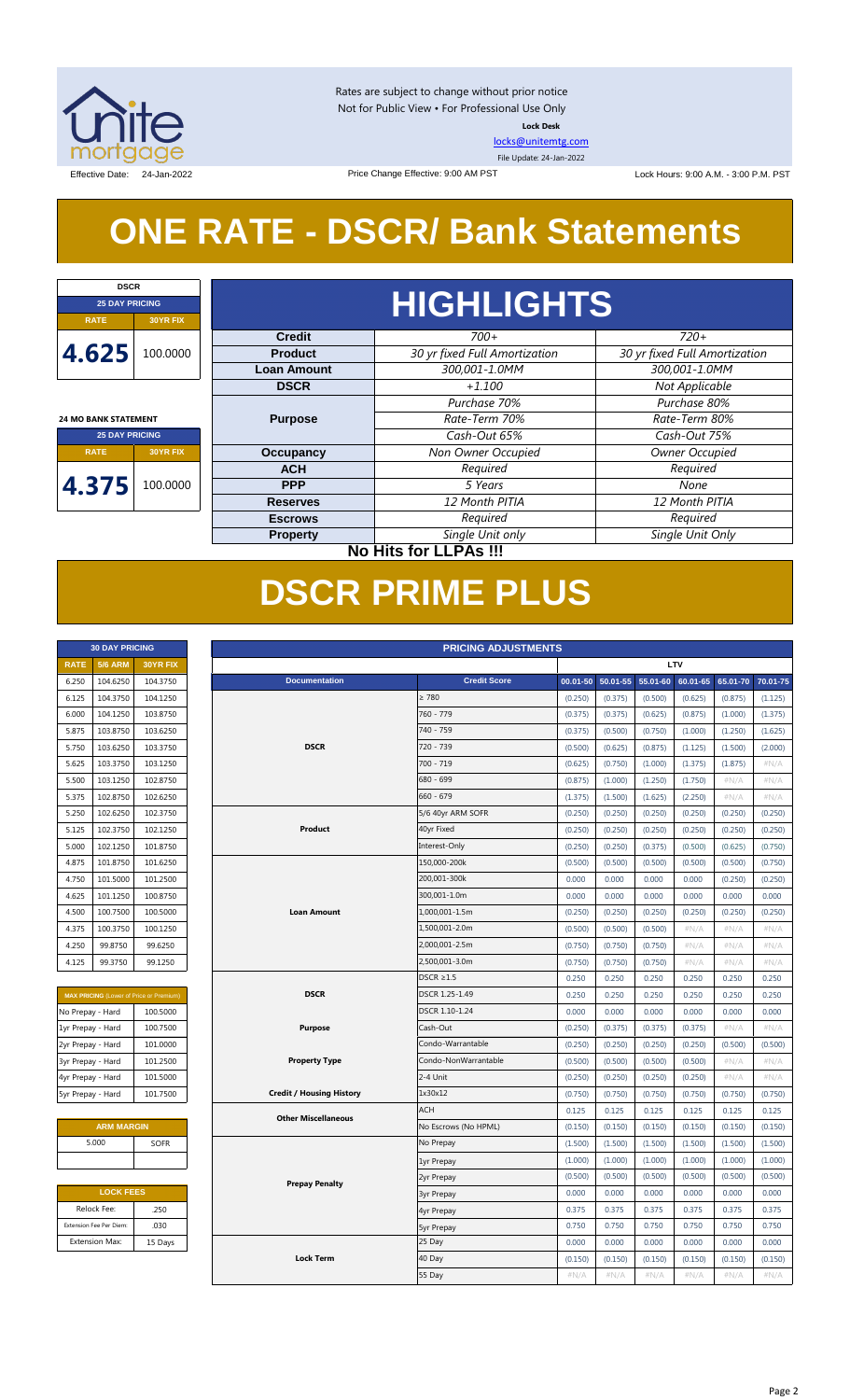

Rates are subject to change without prior notice Not for Public View • For Professional Use Only **Lock Desk**

[locks@unitemtg.com](mailto:locks@unitemtg.com)

File Update: 24-Jan-2022

## **DSCR PRIME & FOREIGN NATIONAL**

| <b>30 DAY PRICING</b> |                |                 |  |  |  |
|-----------------------|----------------|-----------------|--|--|--|
| <b>RATE</b>           | <b>5/6 ARM</b> | <b>30YR FIX</b> |  |  |  |
| 6.500                 | 104.3750       | 104.1250        |  |  |  |
| 6.375                 | 104.1250       | 103.8750        |  |  |  |
| 6.250                 | 103.8750       | 103.6250        |  |  |  |
| 6.125                 | 103.6250       | 103.3750        |  |  |  |
| 6.000                 | 103.3750       | 103.1250        |  |  |  |
| 5.875                 | 103.1250       | 102.8750        |  |  |  |
| 5.750                 | 102.8750       | 102.6250        |  |  |  |
| 5.625                 | 102.6250       | 102.3750        |  |  |  |
| 5.500                 | 102.3750       | 102.1250        |  |  |  |
| 5.375                 | 102.1250       | 101.8750        |  |  |  |
| 5.250                 | 101.8750       | 101.6250        |  |  |  |
| 5.125                 | 101.6250       | 101.3750        |  |  |  |
| 5.000                 | 101.3750       | 101.1250        |  |  |  |
| 4.875                 | 101.1250       | 100.8750        |  |  |  |
| 4.750                 | 100.7500       | 100.5000        |  |  |  |
| 4.625                 | 100.3750       | 100.1250        |  |  |  |
| 4.500                 | 99.8750        | 99.6250         |  |  |  |
| 4.375                 | 99.3750        | 99.1250         |  |  |  |
| 4.250                 | 98.7500        | 98.5000         |  |  |  |

| <b>MAX PRICING</b> (Lower of Price or Premium) |          |  |  |
|------------------------------------------------|----------|--|--|
| No Prepay - Hard                               | 100.7500 |  |  |
| 1yr Prepay - Hard                              | 101.0000 |  |  |
| 2yr Prepay - Hard                              | 101.2500 |  |  |
| 3yr Prepay - Hard                              | 101.5000 |  |  |
| 4yr Prepay - Hard                              | 101.7500 |  |  |
| 5yr Prepay - Hard                              | 102,0000 |  |  |

| <b>ARM MARGIN</b> |             |  |  |
|-------------------|-------------|--|--|
| 5.000             | <b>SOFR</b> |  |  |

| <b>LOCK FEES</b>        |         |  |  |  |  |  |  |  |  |  |
|-------------------------|---------|--|--|--|--|--|--|--|--|--|
| Relock Fee:             | .250    |  |  |  |  |  |  |  |  |  |
| Extension Fee Per Diem: | .030    |  |  |  |  |  |  |  |  |  |
| <b>Extension Max:</b>   | 15 Days |  |  |  |  |  |  |  |  |  |

|                              | <b>30 DAY PRICING</b>   |                                         |                                 | <b>PRICING ADJUSTMENTS</b>    |         |                   |          |            |          |          |          |
|------------------------------|-------------------------|-----------------------------------------|---------------------------------|-------------------------------|---------|-------------------|----------|------------|----------|----------|----------|
| <b>RATE</b>                  | <b>5/6 ARM</b>          | 30YR FIX                                |                                 |                               |         |                   |          | <b>LTV</b> |          |          |          |
| 6.500                        | 104.3750                | 104.1250                                | <b>Documentation</b>            | <b>Credit Score</b>           |         | 00.01-50 50.01-55 | 55.01-60 | 60.01-65   | 65.01-70 | 70.01-75 | 75.01-80 |
| 6.375                        | 104.1250                | 103.8750                                |                                 | $\geq 780$                    | (0.250) | (0.375)           | (0.500)  | (0.625)    | (0.875)  | (1.125)  | (1.750)  |
| 6.250                        | 103.8750                | 103.6250                                |                                 | 760 - 779                     | (0.375) | (0.375)           | (0.625)  | (0.875)    | (1.000)  | (1.375)  | (2.000)  |
| 6.125                        | 103.6250                | 103.3750                                |                                 | 740 - 759                     | (0.375) | (0.500)           | (0.750)  | (1.000)    | (1.250)  | (1.625)  | (2.250)  |
| 6.000                        | 103.3750                | 103.1250                                |                                 | 720 - 739                     | (0.500) | (0.625)           | (0.875)  | (1.125)    | (1.500)  | (2.000)  | (2.750)  |
| 5.875                        | 103.1250                | 102.8750                                | <b>DSCR</b>                     | $700 - 719$                   | (0.625) | (0.750)           | (1.000)  | (1.375)    | (1.875)  | (2.500)  | (3.500)  |
| 5.750                        | 102.8750                | 102.6250                                |                                 | 680 - 699                     | (0.875) | (1.000)           | (1.250)  | (1.750)    | (2.250)  | (3.000)  | (3.875)  |
| 5.625                        | 102.6250                | 102.3750                                |                                 | $660 - 679$                   | (1.375) | (1.500)           | (1.625)  | (2.250)    | (3.125)  | (3.750)  | (4.500)  |
| 5.500                        | 102.3750                | 102.1250                                |                                 | $640 - 659$                   | (1.875) | (2.000)           | (2.125)  | (2.750)    | (3.625)  | (4.750)  | $\#N/A$  |
| 5.375                        | 102.1250                | 101.8750                                |                                 | $620 - 639$                   | (2.375) | (2.500)           | (2.625)  | (3.250)    | (4.125)  | #N/A     | $\#N/A$  |
| 5.250                        | 101.8750                | 101.6250                                |                                 | 5/6 30yr ARM SOFR             | 0.000   | 0.000             | 0.000    | 0.000      | 0.000    | 0.000    | 0.000    |
| 5.125                        | 101.6250                | 101.3750                                |                                 | 7/6 30yr ARM SOFR             | (0.250) | (0.250)           | (0.250)  | (0.250)    | (0.250)  | (0.250)  | (0.250)  |
|                              | 101.3750                | 101.1250                                |                                 |                               | (0.250) |                   | (0.250)  | (0.250)    | (0.250)  |          | (0.250)  |
| 5.000                        |                         | 100.8750                                | Product                         | 5/6 40yr ARM SOFR             |         | (0.250)           |          |            |          | (0.250)  |          |
| 4.875                        | 101.1250                |                                         |                                 | 7/6 40yr ARM SOFR             | (0.500) | (0.500)           | (0.500)  | (0.500)    | (0.500)  | (0.500)  | (0.500)  |
| 4.750                        | 100.7500                | 100.5000                                |                                 | 40yr Fixed                    | (0.250) | (0.250)           | (0.250)  | (0.250)    | (0.250)  | (0.250)  | (0.250)  |
| 4.625                        | 100.3750                | 100.1250                                |                                 | Interest-Only<br>150,000-200k | (0.250) | (0.250)           | (0.375)  | (0.500)    | (0.625)  | (0.750)  | (1.000)  |
| 4.500                        | 99.8750                 | 99.6250                                 |                                 |                               | (0.500) | (0.500)           | (0.500)  | (0.500)    | (0.500)  | (0.750)  | (0.750)  |
| 4.375                        | 99.3750                 | 99.1250                                 |                                 | 200,001-300k                  | 0.000   | 0.000             | 0.000    | 0.000      | (0.250)  | (0.250)  | (0.500)  |
| 4.250                        | 98.7500                 | 98.5000                                 |                                 | 300,001-1.0m                  | 0.000   | 0.000             | 0.000    | 0.000      | 0.000    | 0.000    | 0.000    |
|                              |                         |                                         | <b>Loan Amount</b>              | 1,000,001-1.5m                | (0.250) | (0.250)           | (0.250)  | (0.250)    | (0.250)  | (0.250)  | (0.500)  |
|                              |                         | MAX PRICING (Lower of Price or Premium) |                                 | 1,500,001-2.0m                | (0.500) | (0.500)           | (0.500)  | (0.500)    | $\#N/A$  | $\#N/A$  | $\#N/A$  |
| 100.7500<br>No Prepay - Hard |                         |                                         |                                 | 2,000,001-2.5m                | (0.750) | (0.750)           | (0.750)  | (0.750)    | $\#N/A$  | $\#N/A$  | # $N/A$  |
| 1yr Prepay - Hard            |                         | 101.0000                                |                                 | 2,500,001-3.0m                | (0.750) | (0.750)           | (0.750)  | (0.750)    | $\#N/A$  | $\#N/A$  | $\#N/A$  |
| 2yr Prepay - Hard            |                         | 101.2500                                |                                 | $DSCR \geq 1.5$               | 0.250   | 0.250             | 0.250    | 0.250      | 0.250    | 0.250    | 0.250    |
| 3yr Prepay - Hard            |                         | 101.5000                                |                                 | DSCR 1.25-1.49                | 0.250   | 0.250             | 0.250    | 0.250      | 0.250    | 0.250    | 0.250    |
| 4yr Prepay - Hard            |                         | 101.7500                                | <b>DSCR</b>                     | DSCR 1.10-1.24                | 0.000   | 0.000             | 0.000    | 0.000      | 0.000    | 0.000    | 0.000    |
| 5yr Prepay - Hard            |                         | 102.0000                                |                                 | DSCR 1.00-1.09                | (0.250) | (0.250)           | (0.375)  | (0.375)    | (0.500)  | (0.500)  | (0.750)  |
|                              |                         |                                         |                                 | DSCR 0.75-0.99                | (1.500) | (1.500)           | (1.625)  | (1.625)    | (1.750)  | (1.750)  | $\#N/A$  |
|                              | <b>ARM MARGIN</b>       |                                         | <b>Purpose</b>                  | Cash-Out                      | (0.250) | (0.375)           | (0.375)  | (0.375)    | (0.500)  | (0.625)  | $\#N/A$  |
|                              | 5.000                   | SOFR                                    |                                 | Condo-Warrantable             | (0.250) | (0.250)           | (0.250)  | (0.250)    | (0.500)  | (0.500)  | (0.500)  |
|                              |                         |                                         | <b>Property Type</b>            | Condo-NonWarrantable          | (0.500) | (0.500)           | (0.500)  | (0.500)    | (0.750)  | $\#N/A$  | #N/A     |
|                              | <b>LOCK FEES</b>        |                                         |                                 | 2-4Unit                       | (0.250) | (0.250)           | (0.250)  | (0.250)    | (0.500)  | (0.500)  | (0.500)  |
|                              | Relock Fee:             | .250                                    |                                 | Modular                       | (1.000) | (1.000)           | (1.000)  | (1.000)    | (1.000)  | (1.000)  | (1.000)  |
|                              | Extension Fee Per Diem: | .030                                    | Citizenship                     | Foreign Nat'l (DSCR Only)     | (1.750) | (1.750)           | (1.750)  | (1.750)    | $\#N/A$  | $\#N/A$  | $\#N/A$  |
|                              | <b>Extension Max:</b>   | 15 Days                                 |                                 | 1x30x12                       | (0.750) | (0.750)           | (0.750)  | (0.750)    | (0.750)  | (0.750)  | (0.750)  |
|                              |                         |                                         |                                 | Multiple30x12                 | (2.250) | (2.250)           | (2.250)  | (2.250)    | (2.250)  | (2.250)  | $\#N/A$  |
|                              |                         |                                         | <b>Credit / Housing History</b> | FC/SS/DIL/BK7 36-47mo         | (1.000) | (1.000)           | (1.000)  | (1.000)    | (1.000)  | (1.000)  | (1.000)  |
|                              |                         |                                         |                                 | FC/SS/DIL/BK7 24-35mo         | (1.750) | (1.750)           | (1.750)  | (1.750)    | (1.750)  | (1.750)  | #N/A     |
|                              |                         |                                         |                                 | BK7 12-23mo                   | (2.500) | (2.500)           | (2.500)  | (2.500)    | (2.500)  | (2.500)  | $\#N/A$  |
|                              |                         |                                         |                                 | BK13 DC                       | (1.000) | (1.000)           | (1.000)  | (1.000)    | (1.000)  | (1.000)  | (1.000)  |
|                              |                         |                                         | <b>Other Miscellaneous</b>      | ACH                           | 0.125   | 0.125             | 0.125    | 0.125      | 0.125    | 0.125    | 0.125    |
|                              |                         |                                         |                                 | Escrows                       | 0.000   | 0.000             | 0.000    | 0.000      | 0.000    | 0.000    | 0.000    |
|                              |                         |                                         |                                 | No Prepay                     | (1.500) | (1.500)           | (1.500)  | (1.500)    | (1.500)  | (1.500)  | (1.500)  |
|                              |                         |                                         |                                 | 1yr Prepay                    | (1.000) | (1.000)           | (1.000)  | (1.000)    | (1.000)  | (1.000)  | (1.000)  |
|                              |                         |                                         |                                 | 2yr Prepay                    | (0.500) | (0.500)           | (0.500)  | (0.500)    | (0.500)  | (0.500)  | (0.500)  |
|                              |                         |                                         | <b>Prepay Penalty</b>           | <b>3yr Prepay</b>             | 0.000   | 0.000             | 0.000    | 0.000      | 0.000    | 0.000    | 0.000    |
|                              |                         |                                         |                                 | 4yr Prepay                    | 0.375   | 0.375             | 0.375    | 0.375      | 0.375    | 0.375    | 0.375    |
|                              |                         |                                         |                                 | <b>5yr Prepay</b>             | 0.750   | 0.750             | 0.750    | 0.750      | 0.750    | 0.750    | 0.750    |
|                              |                         |                                         |                                 | 25 Day                        | 0.000   | 0.000             | 0.000    | 0.000      | 0.000    | 0.000    | 0.000    |
|                              |                         |                                         | <b>Lock Term</b>                | 40 Day                        | (0.150) | (0.150)           | (0.150)  | (0.150)    | (0.150)  | (0.150)  | (0.150)  |
|                              |                         |                                         |                                 | 55 Day                        | (0.300) | (0.300)           | (0.300)  | (0.300)    | (0.300)  | (0.300)  | (0.300)  |
|                              |                         |                                         |                                 |                               |         |                   |          |            |          |          |          |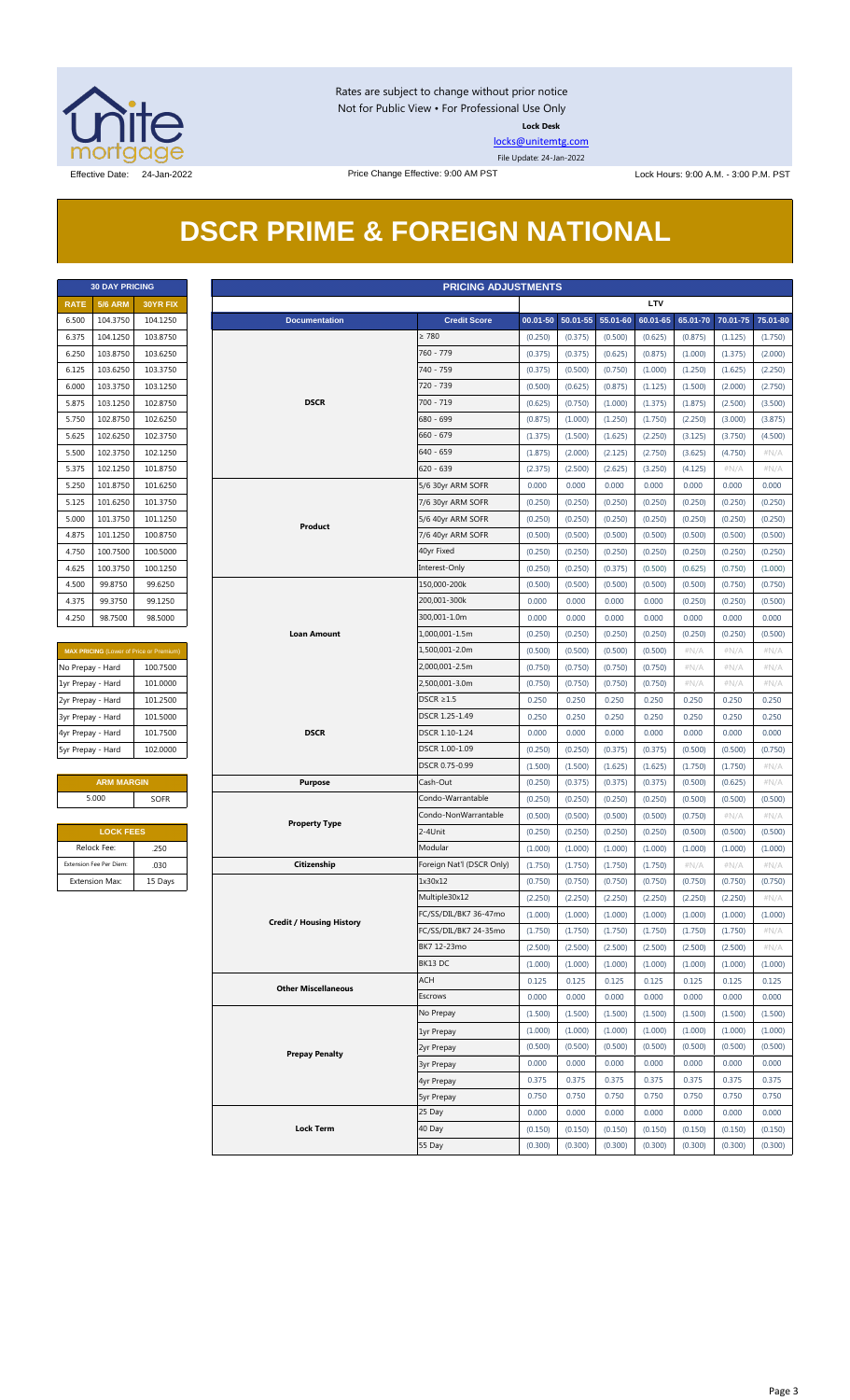

Rates are subject to change without prior notice Not for Public View • For Professional Use Only **Lock Desk** locks@unitemtg.com File Update: 24-Jan-2022 Effective Date: 24-Jan-2022 Price Change Effective: 9:00 AM PST Lock Hours: 9:00 A.M. - 3:00 P.M. PST

# **Alt Doc PRIME PLUS**

|             | <b>PRIMARY &amp; SECONDARY HOME</b> |                 |
|-------------|-------------------------------------|-----------------|
| <b>RATE</b> | <b>5/6 ARM</b>                      | <b>30YR FIX</b> |
| 6.125       | 105.125                             | 104.875         |
| 6.000       | 104.875                             | 104.625         |
| 5.875       | 104.625                             | 104.375         |
| 5.750       | 104.375                             | 104.125         |
| 5.625       | 104.125                             | 103.875         |
| 5.500       | 103.875                             | 103.625         |
| 5.375       | 103.625                             | 103.375         |
| 5.250       | 103.375                             | 103.125         |
| 5.125       | 103.125                             | 102.875         |
| 5.000       | 102.875                             | 102.625         |
| 4.875       | 102.625                             | 102.375         |
| 4.750       | 102.375                             | 102.125         |
| 4.625       | 102.125                             | 101.875         |
| 4.500       | 101.750                             | 101.500         |
| 4.375       | 101.375                             | 101.125         |
| 4.250       | 101.000                             | 100.750         |
| 4.125       | 100.500                             | 100.250         |
| 4.000       | 100.000                             | 99.750          |
|             |                                     |                 |

| <b>LOCK FEES</b>                               |         |
|------------------------------------------------|---------|
| Relock Fee:                                    | .250    |
| <b>Extension Fee Per Diem</b>                  | .030    |
| <b>Extension Max:</b>                          | 15 Days |
|                                                |         |
| <b>MAX PRICING (Lower of Price or Premium)</b> |         |
| 101.0000                                       |         |

|                               | PRIMARY & SECONDARY HOME                    |                 |                               |                        |             | <b>PRICING ADJUSTMENTS</b> |                  |                           |          |          |             |
|-------------------------------|---------------------------------------------|-----------------|-------------------------------|------------------------|-------------|----------------------------|------------------|---------------------------|----------|----------|-------------|
| <b>RATE</b>                   | <b>5/6 ARM</b>                              | <b>30YR FIX</b> |                               |                        |             |                            |                  | LTV                       |          |          |             |
| 6.125                         | 105.125                                     | 104.875         | <b>Documentation</b>          | <b>Credit Score</b>    | 00.01-50    | 50.01-55                   | 55.01-60         | 60.01-65                  | 65.01-70 | 70.01-75 | 75.01-80    |
| 6.000                         | 104.875                                     | 104.625         | <b>Full Doc</b>               | 780                    | 0.000       | 0.000                      | 0.000            | (0.250)                   | (0.375)  | (0.375)  | (0.500)     |
| 5.875                         | 104.625                                     | 104.375         |                               | 760 - 779              | 0.000       | 0.000                      | 0.000            | (0.250)                   | (0.375)  | (0.500)  | (0.625)     |
| 5.750                         | 104.375                                     | 104.125         |                               | 740 - 759              | 0.000       | 0.000                      | 0.000            | (0.250)                   | (0.375)  | (0.625)  | (0.750)     |
| 5.625                         | 104.125                                     | 103.875         |                               | 720 - 739              | (0.125)     | (0.125)                    | (0.125)          | (0.250)                   | (0.500)  | (0.750)  | (1.000)     |
| 5.500                         | 103.875                                     | 103.625         |                               | 700 - 719              | (0.250)     | (0.250)                    | (0.375)          | (0.500)                   | (0.625)  | (0.875)  | #N/A        |
| 5.375                         | 103.625                                     | 103.375         |                               | 680 - 699              | (0.250)     | (0.250)                    | (0.500)          | (0.625)                   | (0.750)  | #N/A     | #N/A        |
| 5.250                         | 103.375                                     | 103.125         |                               | 660 - 679              | (0.250)     | (0.375)                    | (0.500)          | (1.000)                   | (1.375)  | #N/A     | #N/A        |
| 5.125                         | 103.125                                     | 102.875         |                               | 640 - 659              | #N/A        | #N/A                       | #N/A             | #N/A                      | #N/A     | #N/A     | #N/A        |
| 5.000                         | 102.875                                     | 102.625         |                               | 620 - 639              | #N/A        | #N/A                       | #N/A             | $\#N/A$                   | #N/A     | #N/A     | #N/A        |
| 4.875                         | 102.625                                     | 102.375         | <b>Bank</b>                   | > 780                  | (0.125)     | (0.250)                    | (0.250)          | (0.375)                   | (0.500)  | (0.625)  | (0.875)     |
| 4.750                         | 102.375                                     | 102.125         | <b>Statement</b>              | 760 - 779              | (0.250)     | (0.250)                    | (0.250)          | (0.500)                   | (0.625)  | (0.750)  | (1.125)     |
| 4.625                         | 102.125                                     | 101.875         |                               | 740 - 759              | (0.250)     | (0.250)                    | (0.250)          | (0.625)                   | (0.750)  | (1.000)  | (1.375)     |
| 4.500                         | 101.750                                     | 101.500         |                               | 720 - 739              | (0.250)     | (0.375)                    | (0.375)          | (0.750)                   | (0.875)  | (1.125)  | (1.625)     |
| 4.375                         | 101.375                                     | 101.125         |                               | 700 - 719              | (0.375)     | (0.375)                    | (0.625)          | (0.875)                   | (1.125)  | (1.500)  | #N/A        |
| 4.250                         | 101.000                                     | 100.750         |                               | 680 - 699              | (0.375)     | (0.500)                    | (0.750)          | (1.000)                   | (1.375)  | #N/A     | $\#N/\beta$ |
| 4.125                         | 100.500                                     | 100.250         |                               | 660 - 679              | (0.500)     | (0.750)                    | (1.000)          | (1.500)                   | (2.250)  | # $N/$   | #N/A        |
| 4.000                         | 100.000                                     | 99.750          |                               | $540 - 659$            | #N/A        | $\#N/A$                    | $\#N/A$          | #N/A                      | #N/A     | #N/A     | #N/A        |
|                               |                                             |                 |                               | 620 - 639              | $\#N/\beta$ | #N/A                       | $\#N/\beta$      | #N//                      | #N/A     | #N//     | #N/A        |
|                               | <b>ARM MARGIN</b>                           |                 |                               | 12 Mth Bank Statements | (0.125)     | (0.125)                    | (0.125)          | (0.250)                   | (0.375)  | (0.375)  | (0.375)     |
|                               | 5.000                                       | SOFR            | Asset                         | 2780                   | (0.125)     | (0.250)                    | (0.250)          | (0.625)                   | (0.875)  | (1.125)  | (1.500)     |
|                               |                                             |                 | <b>Depletion</b>              | 760 - 779              | (0.125)     | (0.250)                    | (0.375)          | (0.750)                   | (1.000)  | (1.375)  | (1.875)     |
|                               |                                             |                 |                               | 740 - 759              | (0.250)     | (0.250)                    | (0.500)          | (0.875)                   | (1.125)  | (1.625)  | (2.250)     |
|                               | <b>LOCK FEES</b>                            |                 |                               | 720 - 739              | (0.375)     | (0.500)                    | (0.625)          | (1.000)                   | (1.500)  | (2.000)  | (2.750)     |
|                               | Relock Fee:                                 | .250            |                               | 700 - 719              | (0.500)     | (0.625)                    | (1.000)          | (1.375)                   | (1.875)  | (2.500)  | $\#N/A$     |
| xtension Fee Per Diem<br>.030 |                                             |                 |                               | 680 - 699              | (0.625)     | (0.750)                    | (1.250)          | (1.750)                   | (2.250)  | #N//     | #N/A        |
|                               | <b>Extension Max:</b>                       | 15 Days         |                               | 660 - 679              | (0.750)     | (1.000)                    | (1.500)          | (2.250)                   | (3.125)  | # $N/A$  | #N/A        |
|                               |                                             |                 |                               | 640 - 659              | # $N/A$     | # $N/A$                    | $\#\mathsf{N/A}$ | $\#\mathsf{N}/\mathsf{A}$ | #N/A     | # $N/A$  | #N/A        |
|                               | <b>MAX PRICING</b> (Lower of Price or Premi |                 |                               | 620 - 639              | $\#N/A$     | #N/A                       | $\#N/A$          | #N/A                      | #N/A     | #N/A     | #N/A        |
|                               | 101.0000                                    |                 | Product                       | 5/6 30yr ARM SOFR      | 0.000       | 0.000                      | 0.000            | 0.000                     | 0.000    | 0.000    | 0.000       |
|                               |                                             |                 |                               | 5/6 40yr ARM SOFR      | (0.250)     | (0.250)                    | (0.250)          | (0.250)                   | (0.250)  | (0.250)  | (0.250)     |
|                               |                                             |                 |                               | 30yr Fixed             | 0.000       | 0.000                      | 0.000            | 0.000                     | 0.000    | 0.000    | 0.000       |
|                               |                                             |                 |                               | 40yr Fixed             | (0.250)     | (0.250)                    | (0.250)          | (0.250)                   | (0.250)  | (0.250)  | (0.250)     |
|                               |                                             |                 |                               | nterest-Only           | (0.250)     | (0.250)                    | (0.375)          | (0.500)                   | (0.625)  | (0.750)  | #N//        |
|                               |                                             |                 | Loan                          | 150,000-200k           | (0.500)     | (0.500)                    | (0.500)          | (0.500)                   | (0.500)  | (0.750)  | (0.750)     |
|                               |                                             |                 | Amount                        | 200.001-300k           | 0.000       | 0.000                      | 0.000            | 0.000                     | (0.250)  | (0.250)  | (0.250)     |
|                               |                                             |                 |                               | 300,001-1,000,000      | 0.000       | 0.000                      | 0.000            | 0.000                     | 0.000    | 0.000    | 0.000       |
|                               |                                             |                 |                               | 1,000,001-1.5m         | (0.250)     | (0.250)                    | (0.250)          | (0.250)                   | (0.250)  | (0.250)  | (0.250)     |
|                               |                                             |                 |                               | 1,500,001-2.0m         | (0.500)     | (0.500)                    | (0.500)          | (0.500)                   | (0.500)  | # $N/A$  | #N/A        |
|                               |                                             |                 |                               | 2,000,001-2.5m         | (0.750)     | (0.750)                    | (0.750)          | (0.750)                   | (0.750)  | #N/A     | #N/A        |
|                               |                                             |                 |                               | 2,500,001-3.0m         | (0.750)     | (0.750)                    | (0.750)          | (0.750)                   | (0.750)  | #N/A     | #N/A        |
|                               |                                             |                 | DTI                           | 43.01-50               | 0.000       | 0.000                      | 0.000            | 0.000                     | 0.000    | 0.000    | 0.000       |
|                               |                                             |                 |                               | 50.01-55               | 0.000       | 0.000                      | 0.000            | 0.000                     | 0.000    | (0.125)  | #N/A        |
|                               |                                             |                 | Cash Out                      |                        | (0.250)     | (0.375)                    | (0.375)          | (0.375)                   | (0.500)  | (0.625)  | #N/A        |
|                               |                                             |                 | <b>Second Home</b>            |                        | (0.500)     | (0.500)                    | (0.500)          | (0.500)                   | (0.500)  | (0.500)  | (0.500)     |
|                               |                                             |                 | <b>Property Type</b>          | Condo-Warrantable      | (0.250)     | (0.250)                    | (0.250)          | (0.250)                   | (0.500)  | (0.500)  | #N/A        |
|                               |                                             |                 |                               | Condo-NonWarrantable   | (0.500)     | (0.500)                    | (0.500)          | (0.500)                   | #N/A     | #N/A     | #N/A        |
|                               |                                             |                 |                               | 2-Unit                 | (0.250)     | (0.250)                    | (0.250)          | (0.250)                   | (0.500)  | #N//     | #N/A        |
|                               |                                             |                 | <b>Credit/Housing History</b> | 1x30x12                | (0.750)     | (0.750)                    | (0.750)          | (0.750)                   | (0.750)  | (0.750)  | (0.750)     |
|                               |                                             |                 |                               | Multiple30x12          | (2.250)     | (2.250)                    | (2.250)          | (2.250)                   | (2.250)  | (2.250)  | (2.250)     |
|                               |                                             |                 | <b>Misccellaneous</b>         | ACH                    | 0.125       | 0.125                      | 0.125            | 0.125                     | 0.125    | 0.125    | 0.125       |
|                               |                                             |                 |                               | No Escrows (No HPML)   | (0.150)     | (0.150)                    | (0.150)          | (0.150)                   | (0.150)  | (0.150)  | (0.150)     |
|                               |                                             |                 | <b>Lock Term</b>              | 45 Day                 | (0.150)     | (0.150)                    | (0.150)          | (0.150)                   | (0.150)  | (0.150)  | (0.150)     |
|                               |                                             |                 | <b>State</b>                  | non CA                 | 0.250       | 0.250                      | 0.250            | 0.250                     | 0.250    | 0.250    | 0.250       |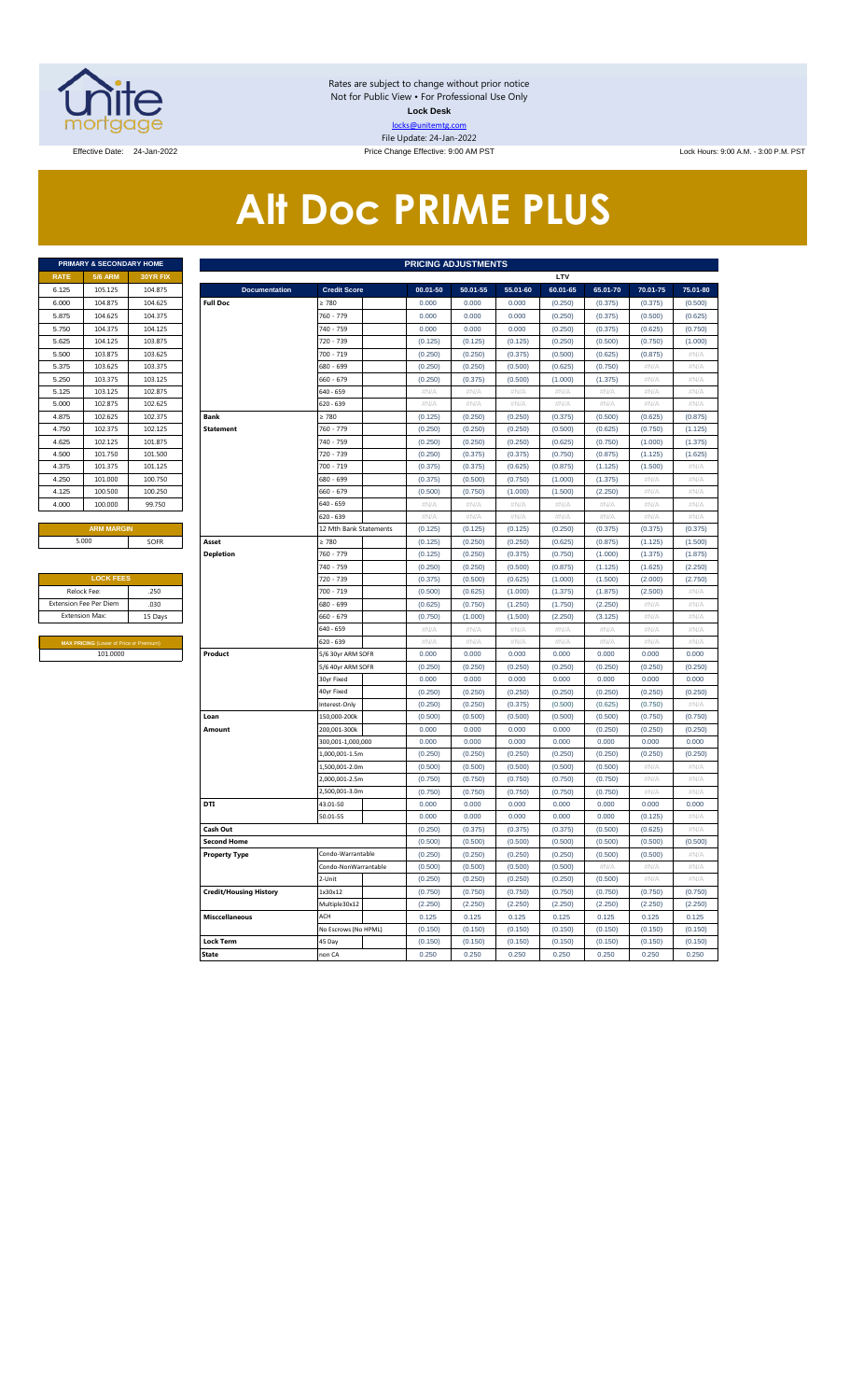

Rates are subject to change without prior notice Not for Public View • For Professional Use Only **Lock Desk** locks@unitemtg.com File Update: 24-Jan-2022

Effective Date: 24-Jan-2022 **Price Change Effective: 9:00 AM PST** Lock Hours: 9:00 A.M. - 3:00 P.M. PST

# **Alt Doc PRIME**

| PRIMARY & SECONDARY HOME |                 |  |  |  |  |  |  |  |  |  |  |  |
|--------------------------|-----------------|--|--|--|--|--|--|--|--|--|--|--|
| <b>5/6 ARM</b>           | <b>30YR FIX</b> |  |  |  |  |  |  |  |  |  |  |  |
| 104.625                  | 104.375         |  |  |  |  |  |  |  |  |  |  |  |
| 104.375                  | 104.125         |  |  |  |  |  |  |  |  |  |  |  |
| 104.125                  | 103.875         |  |  |  |  |  |  |  |  |  |  |  |
| 103.875                  | 103.625         |  |  |  |  |  |  |  |  |  |  |  |
| 103.625                  | 103.375         |  |  |  |  |  |  |  |  |  |  |  |
| 103.375                  | 103.125         |  |  |  |  |  |  |  |  |  |  |  |
| 103.125                  | 102.875         |  |  |  |  |  |  |  |  |  |  |  |
| 102.875                  | 102.625         |  |  |  |  |  |  |  |  |  |  |  |
| 102.625                  | 102.375         |  |  |  |  |  |  |  |  |  |  |  |
| 102.375                  | 102.125         |  |  |  |  |  |  |  |  |  |  |  |
| 102.125                  | 101.875         |  |  |  |  |  |  |  |  |  |  |  |
| 101.875                  | 101.625         |  |  |  |  |  |  |  |  |  |  |  |
| 101.625                  | 101.375         |  |  |  |  |  |  |  |  |  |  |  |
| 101.375                  | 101.125         |  |  |  |  |  |  |  |  |  |  |  |
| 101.000                  | 100.750         |  |  |  |  |  |  |  |  |  |  |  |
| 100.625                  | 100.375         |  |  |  |  |  |  |  |  |  |  |  |
| 100.250                  | 100.000         |  |  |  |  |  |  |  |  |  |  |  |
| 99.750                   | 99.500          |  |  |  |  |  |  |  |  |  |  |  |
|                          |                 |  |  |  |  |  |  |  |  |  |  |  |

#### **ARM MARGIN**

| <b>LOCK FEES</b>              |         |
|-------------------------------|---------|
| Relock Fee:                   | .250    |
| <b>Extension Fee Per Diem</b> | .030    |
| <b>Extension Max:</b>         | 15 Days |
|                               |         |

**MAX PRICING** (Lower of Price or Premium) 101.0000

|                       | PRIMARY & SECONDARY HOME                |                               | <b>PRICING ADJUSTMENTS</b> |                              |         |                    |                    |                    |                    |                    |                    |                    |                    |                 |
|-----------------------|-----------------------------------------|-------------------------------|----------------------------|------------------------------|---------|--------------------|--------------------|--------------------|--------------------|--------------------|--------------------|--------------------|--------------------|-----------------|
| RATE                  | <b>5/6 ARM</b>                          | 30YR FIX                      |                            |                              |         |                    |                    |                    | LTV                |                    |                    |                    |                    |                 |
| 6.250                 | 104.625                                 | 104.375                       | <b>Documentation</b>       | <b>Credit Score</b>          |         | 00.01-50           | 50.01-55           | 55.01-60           | 60.01-65           | 65.01-70           | 70.01-75           | 75.01-80           | 80.01-85           | 85.01-90        |
| 6.125                 | 104.375                                 | 104.125                       | <b>Full Doc</b>            | : 780<br>760 - 779           |         | 0.000              | 0.000              | 0.000              | (0.250)            | (0.375)            | (0.375)            | (0.500)            | (0.750)            | (1.125)         |
| 6.000                 | 104.125                                 | 103.875                       |                            |                              |         | 0.000              | 0.000              | 0.000              | (0.250)            | (0.375)            | (0.500)            | (0.625)            | (0.875)            | (1.375)         |
| 5.875                 | 103.875<br>103.625                      | 103.625                       |                            | 740 - 759                    |         | 0.000              | 0.000              | 0.000              | (0.250)            | (0.375)            | (0.625)            | (0.750)            | (1.125)            | (1.625)         |
| 5.750<br>5.625        |                                         | 103.375                       |                            | 720 - 739                    |         | (0.125)            | (0.125)            | (0.125)            | (0.250)            | (0.500)            | (0.750)            | (1.000)            | (1.250)            | (1.875)         |
| 5.500                 | 103.375<br>103.125                      | 103.125<br>102.875            |                            | 700 - 719<br>680 - 699       |         | (0.250)<br>(0.250) | (0.250)<br>(0.250) | (0.375)<br>(0.500) | (0.500)<br>(0.625) | (0.625)<br>(0.750) | (0.875)<br>(1.000) | (1.250)<br>(1.375) | (1.625)<br>(2.000) | (2.250)<br>#N/A |
| 5.375                 | 102.875                                 | 102.625                       |                            | 660 - 679                    |         | (0.250)            | (0.375)            | (0.500)            | (1.000)            | (1.375)            | (1.625)            | (2.000)            | (2.750)            | #N/A            |
| 5.250                 | 102.625                                 | 102.375                       |                            | 640 - 659                    |         | (0.375)            | (0.375)            | (0.500)            | (1.250)            | (1.500)            | (1.750)            | (2.250)            | #N/A               | #N/A            |
| 5.125                 | 102.375                                 | 102.125                       |                            | 620 - 639                    |         | (0.500)            | (0.500)            | (0.500)            | (1.500)            | (1.750)            | (2.000)            | (2.500)            | #N/A               | #N/A            |
| 5.000                 | 102.125                                 | 101.875                       | Bank                       | : 780                        |         | (0.125)            | (0.250)            | (0.250)            | (0.375)            | (0.500)            | (0.625)            | (0.875)            | (1.250)            | (2.000)         |
| 4.875                 | 101.875                                 | 101.625                       | <b>Statement</b>           | 760 - 779                    |         | (0.250)            | (0.250)            | (0.250)            | (0.500)            | (0.625)            | (0.750)            | (1.125)            | (1.625)            | (2.375)         |
| 4.750                 | 101.625                                 | 101.375                       |                            | 740 - 759                    |         | (0.250)            | (0.250)            | (0.250)            | (0.625)            | (0.750)            | (1.000)            | (1.375)            | (1.875)            | (2.875)         |
| 4.625                 | 101.375                                 | 101.125                       |                            | 720 - 739                    |         | (0.250)            | (0.375)            | (0.375)            | (0.750)            | (0.875)            | (1.125)            | (1.625)            | (2.250)            | (3.375)         |
| 4.500                 | 101.000                                 | 100.750                       |                            | 700 - 719                    |         | (0.375)            | (0.375)            | (0.625)            | (0.875)            | (1.125)            | (1.500)            | (2.000)            | (2.750)            | (4.000)         |
| 4.375                 | 100.625                                 | 100.375                       |                            | 680 - 699                    |         | (0.375)            | (0.500)            | (0.750)            | (1.000)            | (1.375)            | (1.750)            | (2.500)            | (3.500)            | #N/A            |
| 4.250                 | 100.250                                 | 100.000                       |                            | 660 - 679                    |         | (0.500)            | (0.750)            | (1.000)            | (1.500)            | (2.250)            | (2.750)            | (3.500)            | (4.250)            | #N/A            |
| 4.125                 | 99.750                                  | 99.500                        |                            | 640 - 659                    |         | (0.750)            | (1.000)            | (1.250)            | (1.750)            | (2.500)            | (3.125)            | (4.000)            | #N/A               | #N/A            |
|                       |                                         |                               |                            | 620 - 639                    |         | (1.250)            | (1.500)            | (1.750)            | (2.250)            | (3.000)            | (3.625)            | #N/A               | #N/A               | #N/A            |
|                       |                                         |                               |                            | 3 Mth Bank Statements        |         | (0.750)            | (0.750)            | (0.750)            | (0.875)            | (1.000)            | (1.000)            | (1.000)            | #N/A               | #N/A            |
|                       | <b>ARM MARGIN</b>                       |                               |                            | 12 Mth Bank Statements       |         | (0.125)            | (0.125)            | (0.125)            | (0.250)            | (0.375)            | (0.375)            | (0.375)            | (0.500)            | (0.500)         |
|                       | 5.000                                   | SOFR                          | Asset                      | 2780                         |         | (0.125)            | (0.250)            | (0.250)            | (0.625)            | (0.875)            | (1.125)            | (1.500)            | #N/A               | #N/A            |
|                       |                                         |                               | <b>Depletion</b>           | 760 - 779                    |         | (0.125)            | (0.250)            | (0.375)            | (0.750)            | (1.000)            | (1.375)            | (1.875)            | #N/A               | #N/A            |
|                       |                                         |                               |                            | 740 - 759                    |         | (0.250)            | (0.250)            | (0.500)            | (0.875)            | (1.125)            | (1.625)            | (2.250)            | $\#N/A$            | #N/A            |
|                       | <b>LOCK FEES</b>                        |                               |                            | 720 - 739                    |         | (0.375)            | (0.500)            | (0.625)            | (1.000)            | (1.500)            | (2.000)            | (2.750)            | $\#N/A$            | #N/A            |
| Relock Fee:           |                                         | .250                          |                            | 700 - 719                    |         | (0.500)            | (0.625)            | (1.000)            | (1.375)            | (1.875)            | (2.500)            | (3.500)            | $\#N/A$            | #N/A            |
|                       | xtension Fee Per Diem                   | .030                          |                            | 680 - 699                    |         | (0.625)            | (0.750)            | (1.250)            | (1.750)            | (2.250)            | (3.000)            | (4.125)            | # $N/A$            | #N/A            |
| <b>Extension Max:</b> |                                         | 15 Days                       |                            | 660 - 679                    |         | (0.750)            | (1.000)            | (1.500)            | (2.250)            | (3.125)            | (4.375)            | (4.875)            | $\#N/A$            | #N/A            |
|                       |                                         |                               |                            | 640 - 659                    |         | (1.250)            | (1.500)            | (2.000)            | (2.750)            | (3.625)            | (4.875)            | #N/A               | $\#N/A$            | #N/A            |
|                       |                                         |                               |                            | 620 - 639                    |         | (1.750)            | (2.000)            | (2.500)            | (3.250)            | (4.125)            | #N/A               | #N/A               | $\#N/A$            | #N/A            |
|                       | MAX PRICING (Lower of Price or Premium) |                               | P&L                        | 2780                         |         | (0.625)            | (0.750)            | (0.750)            | (1.125)            | (1.375)            | (1.625)            | (2.125)            | $\#N/A$            | #N/A            |
|                       | 101.0000                                |                               |                            | 760 - 779                    |         | (0.625)            | (0.750)            | (0.875)            | (1.250)            | (1.500)            | (1.875)            | (2.500)            | $\#N/A$            | #N/A            |
|                       |                                         |                               |                            | 740 - 759                    |         | (0.750)            | (0.750)            | (1.000)            | (1.375)            | (1.625)            | (2.125)            | (2.875)            | # $N/A$            | #N/A            |
|                       |                                         |                               |                            | 720 - 739                    |         | (0.875)            | (1.000)            | (1.125)            | (1.500)            | (2.000)            | (2.500)            | (3.375)            | $\#N/A$            | #N/A            |
|                       |                                         |                               |                            | 700 - 719                    |         | (1.000)            | (1.125)            | (1.500)            | (1.875)            | (2.375)            | (3.000)            | (4.125)            | $\#N/A$            | #N/A            |
|                       |                                         |                               |                            | 680 - 699                    |         | (1.125)            | (1.250)            | (1.750)            | (2.250)            | (2.750)            | (3.500)            | #N/A               | $\#N/A$            | #N/A            |
|                       |                                         |                               |                            | 660 - 679                    |         | (1.250)            | (1.500)            | (2.000)            | (2.750)            | (3.625)            | (4.875)            | #N/A               | $\#N/A$            | #N/A            |
|                       |                                         |                               |                            | 640 - 659                    |         | (1.750)            | (2.000)            | (2.500)            | (3.250)            | (4.125)            | #N/A               | #N/A               | $\#N/A$            | #N/A            |
|                       |                                         |                               |                            | 620 - 639                    |         | (2.250)            | (2.500)            | (3.000)            | (3.750)            | (4.625)            | #N/A               | #N/A               | $\#N/A$            | #N/A            |
|                       |                                         |                               | Product                    | 5/6 30yr ARM SOFR            |         | 0.000              | 0.000              | 0.000              | 0.000              | 0.000              | 0.000              | 0.000              | 0.000              | 0.000           |
|                       |                                         |                               |                            | 5/6 40yr ARM SOFR            |         | (0.250)            | (0.250)            | (0.250)            | (0.250)            | (0.250)            | (0.250)            | (0.250)            | (0.250)            | (0.250)         |
|                       |                                         |                               |                            | 7/6 30yr ARM SOFR            |         | (0.250)            | (0.250)            | (0.250)            | (0.250)            | (0.250)            | (0.250)            | (0.250)            | (0.250)            | (0.250)         |
|                       |                                         |                               |                            | 7/6 40yr ARM SOFR            |         | (0.500)            | (0.500)            | (0.500)            | (0.500)            | (0.500)            | (0.500)            | (0.500)            | (0.500)            | (0.500)         |
|                       |                                         |                               |                            | 30yr Fixed                   |         | 0.000              | 0.000              | 0.000              | 0.000              | 0.000              | 0.000              | 0.000              | 0.000              | 0.000           |
|                       |                                         |                               |                            | 40yr Fixed                   |         | (0.250)            | (0.250)            | (0.250)            | (0.250)            | (0.250)            | (0.250)            | (0.250)            | (0.250)            | (0.250)         |
|                       |                                         |                               | Loan                       | nterest-Only<br>150,000-200k |         | (0.250)<br>(0.500) | (0.250)<br>(0.500) | (0.375)<br>(0.500) | (0.500)<br>(0.500) | (0.625)<br>(0.500) | (0.750)<br>(0.750) | (1.000)<br>(0.750) | (1.500)<br>(1.000) | #N/A<br>(1.000) |
|                       |                                         |                               | Amount                     | 200,001-300k                 |         | 0.000              | 0.000              | 0.000              | 0.000              | (0.250)            | (0.250)            | (0.250)            | (0.500)            | (0.500)         |
|                       |                                         |                               |                            | 300,001-400,000              |         | 0.000              | 0.000              | 0.000              | 0.000              | 0.000              | 0.000              | 0.000              | (0.500)            | (0.500)         |
|                       |                                         |                               |                            | 400,001-1.0m                 |         | 0.000              | 0.000              | 0.000              | 0.000              | 0.000              | 0.000              | 0.000              | 0.000              | 0.000           |
|                       |                                         |                               |                            | .,000,001-1.5m               |         | (0.250)            | (0.250)            | (0.250)            | (0.250)            | (0.250)            | (0.250)            | (0.250)            | (0.250)            | #N/A            |
|                       |                                         |                               |                            | ,500,001-2.0m                |         | (0.500)            | (0.500)            | (0.500)            | (0.500)            | (0.500)            | (0.500)            | (0.500)            | $\#N/A$            | #N/A            |
|                       |                                         |                               |                            | .000,001-2.5m                |         | (0.750)            | (0.750)            | (0.750)            | (0.750)            | (0.750)            | (0.750)            | (0.750)            | # $N/A$            | #N/A            |
|                       |                                         |                               |                            | ,500,001-3.0m                |         | (0.750)            | (0.750)            | (0.750)            | (0.750)            | (0.750)            | (0.750)            | (0.750)            | $\#N/A$            | #N/A            |
|                       |                                         |                               |                            | 3,000,001-3.5m               |         | (0.750)            | (0.750)            | (0.750)            | (0.750)            | (0.750)            | (0.750)            | #N/A               | # $N/A$            | #N/A            |
|                       |                                         |                               |                            | ,500,001-4.0m                |         | (0.750)            | (0.750)            | (0.750)            | (0.750)            | (0.750)            | (0.750)            | #N/A               | $\#N/A$            | #N/A            |
|                       |                                         |                               | DTI                        | 43.01-50                     |         | 0.000              | 0.000              | 0.000              | 0.000              | 0.000              | (0.125)            | (0.125)            | (0.125)            | (0.125)         |
|                       |                                         |                               |                            | 50.01-55                     |         | 0.000              | 0.000              | 0.000              | 0.000              | 0.000              | (0.375)            | (0.375)            | $\#N/A$            | #N/A            |
|                       |                                         |                               | Cash Out                   |                              |         | (0.250)            | (0.375)            | (0.375)            | (0.375)            | (0.500)            | (0.625)            | (1.000)            | # $N/A$            | #N/A            |
|                       |                                         |                               | <b>Second Home</b>         |                              |         | (0.500)            | (0.500)            | (0.500)            | (0.500)            | (0.500)            | (0.500)            | (0.500)            | $\#N/A$            | #N/A            |
|                       |                                         |                               | <b>Property Type</b>       | Condo-Warrantable            |         | (0.250)            | (0.250)            | (0.250)            | (0.250)            | (0.500)            | (0.500)            | (0.500)            | (0.500)            | # $N/A$         |
|                       |                                         |                               |                            | Condo-NonWarrantable         |         | (0.500)            | (0.500)            | (0.500)            | (0.500)            | (0.750)            | (0.750)            | #N/A               | $\#N/A$            | #N/A            |
|                       |                                         |                               |                            | !-Unit                       |         | (0.250)            | (0.250)            | (0.250)            | (0.250)            | (0.500)            | (0.500)            | (0.500)            | (0.500)            | # $N/A$         |
|                       |                                         |                               |                            | Modular                      |         | (1.000)            | (1.000)            | (1.000)            | (1.000)            | (1.000)            | (1.000)            | (1.000)            | $\#N/A$            | #N/A            |
|                       |                                         |                               |                            | Rural                        |         | (1.000)            | (1.000)            | (1.000)            | (1.000)            | (1.000)            | (1.000)            | #N/A               | #N/A               | # $N/A$         |
|                       |                                         | <b>Credit/Housing History</b> | 1x30x12                    |                              | (0.750) | (0.750)            | (0.750)            | (0.750)            | (0.750)            | (0.750)            | (0.750)            | (0.750)            | (0.750)            |                 |
|                       |                                         |                               | Multiple30x12              |                              | (2.250) | (2.250)            | (2.250)            | (2.250)            | (2.250)            | (2.250)            | (2.250)            | (2.250)            | #N/A               |                 |
|                       |                                         |                               | FC/SS/DIL/BK7 36-47mo      |                              | (1.000) | (1.000)            | (1.000)            | (1.000)            | (1.000)            | (1.000)            | (1.000)            | (1.000)            | (1.000)            |                 |
|                       |                                         |                               |                            | FC/SS/DIL/BK7 24-35mo        |         | (1.750)            | (1.750)            | (1.750)            | (1.750)            | (1.750)            | (1.750)            | (1.750)            | (1.750)            | #N/A            |
|                       |                                         |                               |                            | BK7 12-23mo                  |         | (2.500)            | (2.500)            | (2.500)            | (2.500)            | (2.500)            | (2.500)            | (2.500)            | (2.500)            | #N/A            |
|                       |                                         |                               |                            | BK13DC                       |         | (1.000)            | (1.000)            | (1.000)            | (1.000)            | (1.000)            | (1.000)            | (1.000)            | (1.000)            | (1.000)         |
|                       |                                         |                               | <b>Misccellaneous</b>      | ACH                          |         | 0.125              | 0.125              | 0.125              | 0.125              | 0.125              | 0.125              | 0.125              | 0.125              | 0.125           |
|                       |                                         |                               |                            | No Escrows (No HPML)         |         | (0.150)            | (0.150)            | (0.150)            | (0.150)            | (0.150)            | (0.150)            | (0.150)            | (0.150)            | (0.150)         |
|                       |                                         |                               | <b>Lock Term</b>           | 45 Day                       |         | (0.150)            | (0.150)            | (0.150)<br>0.250   | (0.150)            | (0.150)            | (0.150)            | (0.150)            | (0.150)            | (0.150)         |
|                       |                                         |                               | <b>State</b>               | non CA                       |         | 0.250              | 0.250              |                    | 0.250              | 0.250              | 0.250              | 0.250              | 0.250              | 0.250           |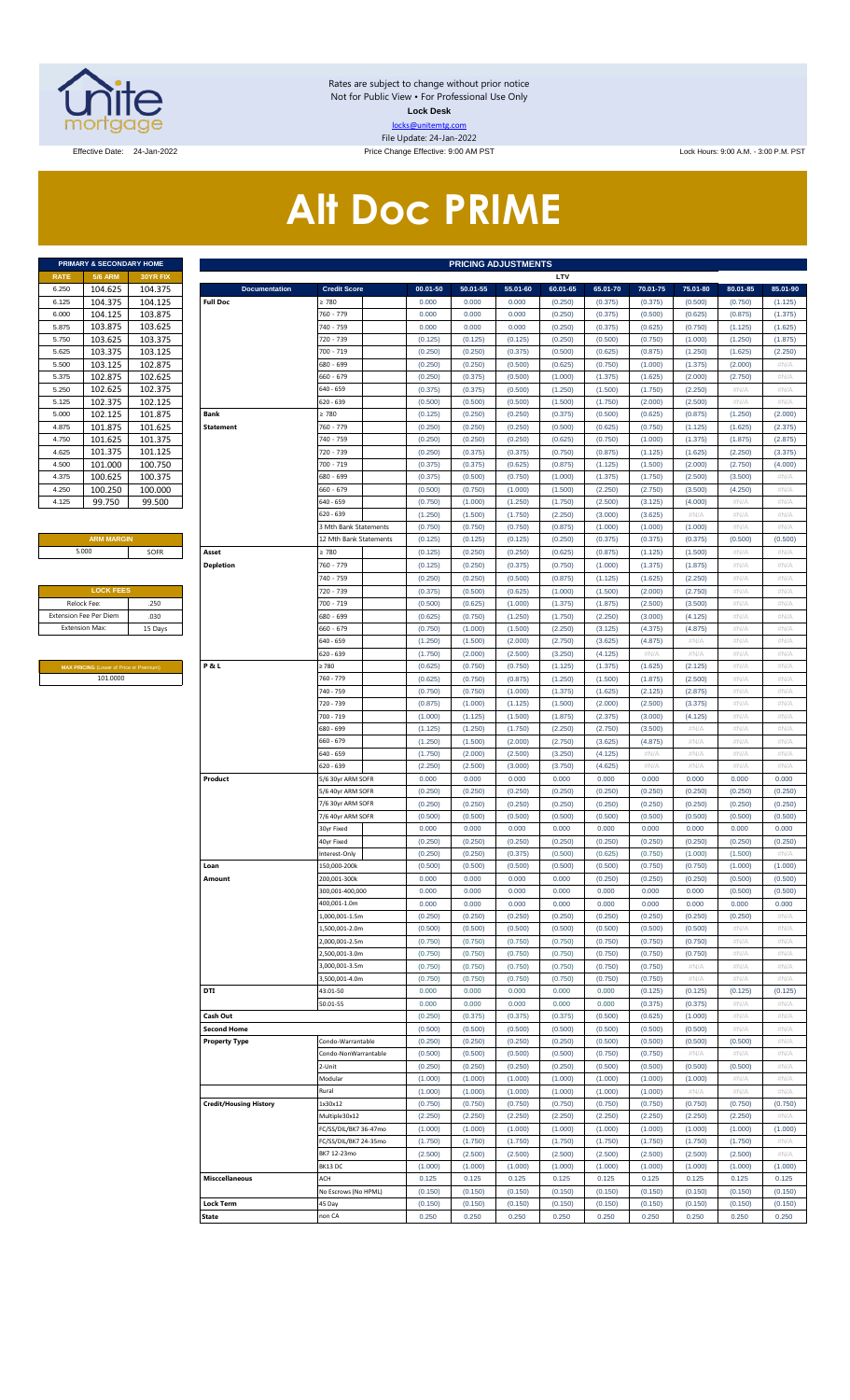

#### [V](https://unitemortgage.com/)isit: https://unitemortgage.com

The pricing engine is the Formal price given, please access it through:

**Quick Pricer:** [https://un](https://unitemortgage.com/broker-resources/price-my-loan/)itemortgage.com/broker-resources/price-my-loan/

### **CALL US TODAY: 800-777-1207**

#### **CONVENTIONAL PRODUCTS AND PRICING**

|             | <b>CONFORMING LOANS</b> |                             |         |                      |                             |         |         |                      |                      |         |               |       |         |                             |         |
|-------------|-------------------------|-----------------------------|---------|----------------------|-----------------------------|---------|---------|----------------------|----------------------|---------|---------------|-------|---------|-----------------------------|---------|
|             |                         | <b>DU CONF CONV 30 YEAR</b> |         |                      | <b>DU CONF CONV 20 YEAR</b> |         |         |                      | DU CONF CONV 15 YEAR |         |               |       |         | <b>DU CONF CONV 10 YEAR</b> |         |
| Rate        | 10 Day                  | 25 Day                      | 40 Day  | Rate                 | 10 Day                      | 25 Day  | 40 Day  | Rate                 | 10 Day               | 25 Day  | 40 Day        | Rate  | 10 Day  | 25 Day                      | 40 Day  |
| 4.125       | (4.625)                 | (4.500)                     | (4.375) | 4.000                | (4.375)                     | (4.250) | (4.125) | 3.500                | (4.375)              | (4.250) | (4.125)       | 3.250 | (3.625) | (3.500)                     | (3.375) |
| 4.000       | (4.125)                 | (4.000)                     | (3.875) | 3.875                | (4.000)                     | (3.875) | (3.750) | 3.375                | (4.000)              | (3.875) | (3.750)       | 3.125 | (3.250) | (3.125)                     | (3.000) |
| 3.875       | (3.625)                 | (3.500)                     | (3.375) | 3.750                | (3.500)                     | (3.375) | (3.250) | 3.250                | (3.625)              | (3.500) | (3.375)       | 3.000 | (2.875) | (2.750)                     | (2.625) |
| 3.750       | (3.250)                 | (3.125)                     | (3.000) | 3.625                | (3.875)                     | (3.750) | (3.625) | 3.125                | (3.125)              | (3.000) | (2.875)       | 2.875 | (2.625) | (2.500)                     | (2.375) |
| 3.625       | (2.750)                 | (2.625)                     | (2.500) | 3.500                | (3.625)                     | (3.500) | (3.375) | 3.000                | (2.750)              | (2.625) | (2.500)       | 2.750 | (2.250) | (2.125)                     | (2.000) |
| 3.500       | (2.375)                 | (2.250)                     | (2.125) | 3.375                | (3.125)                     | (3.000) | (2.875) | 2.875                | (2.375)              | (2.250) | (2.125)       | 2.625 | (2.125) | (2.000)                     | (1.875) |
| 3.375       | (1.875)                 | (1.750)                     | (1.625) | 3.250                | (2.625)                     | (2.500) | (2.375) | 2.750                | (1.875)              | (1.750) | (1.625)       | 2.500 | (1.625) | (1.500)                     | (1.375) |
| 3.250       | (1.375)                 | (1.250)                     | (1.125) | 3.125                | (2.000)                     | (1.875) | (1.750) | 2.625                | (1.500)              | (1.375) | (1.250)       | 2.375 | (1.500) | (1.375)                     | (1.250) |
| 3.125       | (0.750)                 | (0.625)                     | (0.500) | 3.000                | (1.250)                     | (1.125) | (1.000) | 2.500                | (1.000)              | (0.875) | (0.750)       | 2.250 | (1.125) | (1.000)                     | (0.875) |
| 3.000       | (0.375)                 | (0.250)                     | (0.125) | 2.875                | (0.625)                     | (0.500) | (0.375) | 2.375                | (0.500)              | (0.375) | (0.250)       | 2.125 | (0.750) | (0.625)                     | (0.500) |
| 2.875       | 0.250                   | 0.375                       | 0.500   | 2.750                | (0.125)                     | 0.000   | 0.125   | 2.250                | 0.000                | 0.125   | 0.250         | 2.000 | (0.250) | (0.125)                     | 0.000   |
| 2.750       | 1.000                   | 1.125                       | 1.250   | 2.625                | 0.625                       | 0.750   | 0.875   | 2.125                | 0.500                | 0.625   | 0.750         | 1.875 | 0.375   | 0.500                       | 0.625   |
|             |                         |                             |         |                      |                             |         |         |                      |                      |         |               |       |         |                             |         |
|             |                         | LP CONF CONV 30 YEAR        |         | LP CONF CONV 20 YEAR |                             |         |         | LP CONF CONV 15 YEAR |                      |         |               |       |         | <b>LP CONF CONV 10 YEAR</b> |         |
| <b>Rate</b> | 10 Day                  | 25 Day                      | 40 Day  | Rate                 | 10 Day                      | 25 Day  | 40 Day  | Rate                 | 10 Day               | 25 Day  | <b>40 Day</b> | Rate  | 10 Day  | 25 Day                      | 40 Day  |
| 4.250       | (5.125)                 | (5.000)                     | (4.875) | 4.000                | (4.000)                     | (3.875) | (3.750) | 3.500                | (3.875)              | (3.750) | (3.625)       | 3.375 | (3.500) | (3.375)                     | (3.250) |
| 4.125       | (4.500)                 | (4.375)                     | (4.250) | 3.875                | (3.750)                     | (3.625) | (3.500) | 3.375                | (3.625)              | (3.500) | (3.375)       | 3.250 | (3.250) | (3.125)                     | (3.000) |
| 4.000       | (4.000)                 | (3.875)                     | (3.750) | 3.750                | (3.375)                     | (3.250) | (3.125) | 3.250                | (3.250)              | (3.125) | (3.000)       | 3.125 | (2.875) | (2.750)                     | (2.625) |
| 3.875       | (3.500)                 | (3.375)                     | (3.250) | 3.625                | (3.875)                     | (3.750) | (3.625) | 3.125                | (2.875)              | (2.750) | (2.625)       | 3.000 | (2.500) | (2.375)                     | (2.250) |
| 3.750       | (3.125)                 | (3.000)                     | (2.875) | 3.500                | (3.500)                     | (3.375) | (3.250) | 3.000                | (2.500)              | (2.375) | (2.250)       | 2.875 | (2.125) | (2.000)                     | (1.875) |
| 3.625       | (2.500)                 | (2.375)                     | (2.250) | 3.375                | (3.000)                     | (2.875) | (2.750) | 2.875                | (2.250)              | (2.125) | (2.000)       | 2.750 | (1.750) | (1.625)                     | (1.500) |
| 3.500       | (2.125)                 | (2.000)                     | (1.875) | 3.250                | (2.500)                     | (2.375) | (2.250) | 2.750                | (1.750)              | (1.625) | (1.500)       | 2.625 | (1.500) | (1.375)                     | (1.250) |
| 3.375       | (1.625)                 | (1.500)                     | (1.375) | 3.125                | (1.875)                     | (1.750) | (1.625) | 2.625                | (1.375)              | (1.250) | (1.125)       | 2.500 | (1.250) | (1.125)                     | (1.000) |
| 3.250       | (1.000)                 | (0.875)                     | (0.750) | 3.000                | (1.125)                     | (1.000) | (0.875) | 2.500                | (0.750)              | (0.625) | (0.500)       | 2.375 | (0.875) | (0.750)                     | (0.625) |
| 3.125       | (0.375)                 | (0.250)                     | (0.125) | 2.875                | (0.625)                     | (0.500) | (0.375) | 2.375                | (0.375)              | (0.250) | (0.125)       | 2.250 | (0.375) | (0.250)                     | (0.125) |
| 3.000       | (0.250)                 | (0.125)                     | 0.000   | 2.750                | 0.000                       | 0.125   | 0.250   | 2.250                | 0.125                | 0.250   | 0.375         | 2.125 | 0.125   | 0.250                       | 0.375   |
| 2.875       | 0.500                   | 0.625                       | 0.750   | 2.625                | 0.750                       | 0.875   | 1.000   | 2.125                | 0.625                | 0.750   | 0.875         | 2.000 | 0.750   | 0.875                       | 1.000   |

#### **HIGH BALANCE CONFORMING**

|             | <b>DU HIGH BALANCE 30 YEAR</b> |         |         | <b>DU HIGH BALANCE 15 YEAR</b> |         |         |               |      | <b>DU HIGH BALANCE 20 YEAR</b> |          |               | <b>DU HIGH BALANCE 10 YEAR</b> |               |          |               |  |  |
|-------------|--------------------------------|---------|---------|--------------------------------|---------|---------|---------------|------|--------------------------------|----------|---------------|--------------------------------|---------------|----------|---------------|--|--|
| <b>Rate</b> | 10 Day                         | 25 Day  | 40 Day  | Rate                           | 10 Day  | 25 Day  | <b>40 Day</b> | Rate | $10$ Day                       | $25$ Day | <b>40 Day</b> | Rate                           | <b>10 Day</b> | $25$ Day | <b>40 Day</b> |  |  |
| 4.375       | (3.875)                        | (3.750) | (3.625) | 3.750                          | (2.875) | (2.750) | (2.625)       |      |                                |          |               |                                |               |          |               |  |  |
| 4.250       | (3.500)                        | (3.375) | (3.250) | 3.625                          | (2.500) | (2.375) | (2.250)       |      |                                |          |               |                                |               |          |               |  |  |
| 4.125       | (3.125)                        | (3.000) | (2.875) | 3.500                          | (2.750) | (2.625) | (2.500)       |      |                                |          |               |                                |               |          |               |  |  |
| 4.000       | (3.250)                        | (3.125) | (3.000) | 3.375                          | (2.625) | (2.500) | (2.375)       |      |                                |          |               |                                |               |          |               |  |  |
| 3.875       | (2.875)                        | (2.750) | (2.625) | 3.250                          | (2.375) | (2.250) | (2.125)       |      |                                |          |               |                                |               |          |               |  |  |
| 3.750       | (2.375)                        | (2.250) | (2.125) | 3.125                          | (2.000) | (1.875) | (1.750)       |      |                                |          |               |                                |               | SIDE P   |               |  |  |
| 3.625       | (2.125)                        | (2.000) | (1.875) | 3.000                          | (1.625) | (1.500) | (1.375)       |      |                                |          |               |                                |               |          |               |  |  |
| 3.500       | (1.375)                        | (1.250) | (1.125) | 2.875                          | (1.250) | (1.125) | (1.000)       |      |                                |          |               |                                |               |          |               |  |  |
| 3.375       | (1.000)                        | (0.875) | (0.750) | 2.750                          | (0.875) | (0.750) | (0.625)       |      |                                |          |               |                                |               |          |               |  |  |
| 3.250       | (0.500)                        | (0.375) | (0.250) | 2.625                          | (0.500) | (0.375) | (0.250)       |      |                                |          |               |                                |               |          |               |  |  |
| 3.125       | 0.250                          | 0.375   | 0.500   | 2.500                          | 0.000   | 0.125   | 0.250         |      |                                |          |               |                                |               |          |               |  |  |
| 3.000       | 0.750                          | 0.875   | 1.000   | 2.375                          | 0.500   | 0.625   | 0.750         |      |                                |          |               |                                |               |          |               |  |  |

自

#### **MAX NET PRICING IS 104.000 HIGH BALANCE MAX NET PRICING IS 103.000 Rates and pricing are subject to change without notice.**

All Rights Reserved. 01.2022 This document is limited to current Unite Mortgage Wholesale Lending Solutions, and should not be intended as legal advice, legal opinion, or any other advice on specific facts or circumstances. Such policy and practice ar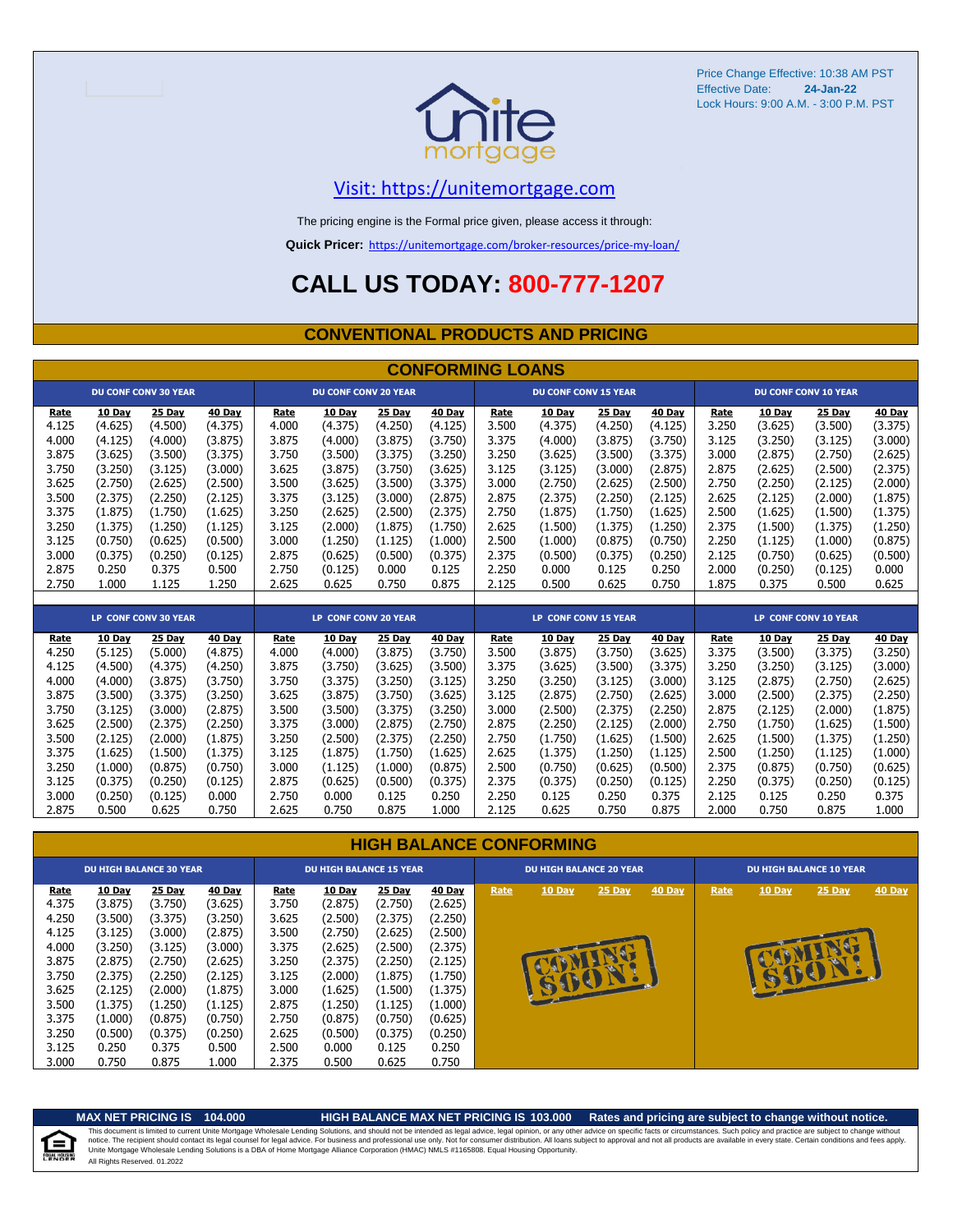

#### [V](https://unitemortgage.com/)isit: https://unitemortgage.com

The pricing engine is the Formal price given, please access it through:

**Quick Pricer:** [https://un](https://unitemortgage.com/broker-resources/price-my-loan/)itemortgage.com/broker-resources/price-my-loan/

### **CALL US TODAY: 800-777-1207**

|                                                                                       | <b>HOME AFFORDABLE PRODUCTS</b>                                                                           |                                                                                                           |                                                                                                           |                                                                                       |                                                                                                           |                                                                                                           |                                                                                                                  |                                                                                       |                                                                                                           |                                                                                                           |                                                                                                           |                                       |               |                |        |
|---------------------------------------------------------------------------------------|-----------------------------------------------------------------------------------------------------------|-----------------------------------------------------------------------------------------------------------|-----------------------------------------------------------------------------------------------------------|---------------------------------------------------------------------------------------|-----------------------------------------------------------------------------------------------------------|-----------------------------------------------------------------------------------------------------------|------------------------------------------------------------------------------------------------------------------|---------------------------------------------------------------------------------------|-----------------------------------------------------------------------------------------------------------|-----------------------------------------------------------------------------------------------------------|-----------------------------------------------------------------------------------------------------------|---------------------------------------|---------------|----------------|--------|
|                                                                                       |                                                                                                           | <b>DU HOMEREADY 30 YEAR</b>                                                                               |                                                                                                           | <b>DU HOMEREADY HIGH BALANCE 30 YEAR</b>                                              |                                                                                                           |                                                                                                           |                                                                                                                  |                                                                                       | LP HOME POSSIBLE 30 YEAR                                                                                  |                                                                                                           |                                                                                                           | LP HOME POSSIBLE HIGH BALANCE 30 YEAR |               |                |        |
| Rate<br>4.250<br>4.125<br>4.000<br>3.875<br>3.750<br>3.625<br>3.500<br>3.375<br>3.250 | 10 Day<br>(4.875)<br>(4.250)<br>(3.750)<br>(3.375)<br>(2.875)<br>(2.250)<br>(2.000)<br>(1.500)<br>(0.875) | 25 Day<br>(4.750)<br>(4.125)<br>(3.625)<br>(3.250)<br>(2.750)<br>(2.125)<br>(1.875)<br>(1.375)<br>(0.750) | 40 Day<br>(4.625)<br>(4.000)<br>(3.500)<br>(3.125)<br>(2.625)<br>(2.000)<br>(1.750)<br>(1.250)<br>(0.625) | Rate<br>4.375<br>4.250<br>4.125<br>4.000<br>3.875<br>3.750<br>3.625<br>3.500<br>3.375 | 10 Day<br>(3.375)<br>(2.875)<br>(3.250)<br>(2.875)<br>(2.625)<br>(2.250)<br>(2.250)<br>(1.750)<br>(1.125) | 25 Day<br>(3.250)<br>(2.750)<br>(3.125)<br>(2.750)<br>(2.500)<br>(2.125)<br>(2.125)<br>(1.625)<br>(1.000) | 40 <u>Day</u><br>(3.125)<br>(2.625)<br>(3.000)<br>(2.625)<br>(2.375)<br>(2.000)<br>(2.000)<br>(1.500)<br>(0.875) | Rate<br>4.250<br>4.125<br>4.000<br>3.875<br>3.750<br>3.625<br>3.500<br>3.375<br>3.250 | 10 Day<br>(5.000)<br>(4.500)<br>(3.875)<br>(3.500)<br>(3.000)<br>(2.375)<br>(1.875)<br>(1.375)<br>(0.750) | 25 Day<br>(4.875)<br>(4.375)<br>(3.750)<br>(3.375)<br>(2.875)<br>(2.250)<br>(1.750)<br>(1.250)<br>(0.625) | 40 Day<br>(4.750)<br>(4.250)<br>(3.625)<br>(3.250)<br>(2.750)<br>(2.125)<br>(1.625)<br>(1.125)<br>(0.500) | Rate                                  | <b>10 Day</b> | 25 Day<br>6001 | 40 Day |
| 3.125<br>3.000<br>2.875                                                               | (0.250)<br>0.000<br>0.625                                                                                 | (0.125)<br>0.125<br>0.750                                                                                 | 0.000<br>0.250<br>0.875                                                                                   | 3.250<br>3.125<br>3.000                                                               | (0.375)<br>(0.125)<br>0.500                                                                               | (0.250)<br>0.000<br>0.625                                                                                 | (0.125)<br>0.125<br>0.750                                                                                        | 3.125<br>3.000<br>2.875                                                               | (0.250)<br>0.125<br>0.750                                                                                 | (0.125)<br>0.250<br>0.875                                                                                 | 0.000<br>0.375<br>L.000                                                                                   |                                       |               |                |        |

| <b>HOME READY AND HOMEPOSSIBLE CAP LIMITS</b>      |       |      |      |       |      |       |       |                                                                                                  |       |  |  |  |
|----------------------------------------------------|-------|------|------|-------|------|-------|-------|--------------------------------------------------------------------------------------------------|-------|--|--|--|
|                                                    |       |      |      |       |      |       |       | LTV <=60 60.01 - 65 65.01 - 70 70.01 - 75 75.01 - 80 80.01 - 85 85.01 - 90 90.01 - 95 95.01 - 97 |       |  |  |  |
| HomeReady/Home Possible FICO >=680 Adjustment Caps | 1.500 | .500 | .500 | 500،، | .500 | 0.000 | 0.000 | 0.000                                                                                            | 0.000 |  |  |  |
| HomeReady/Home Possible FICO <680 Adjustment Caps  | 1.500 | .500 | .500 | .500  | .500 | .500  | 1.500 | .500                                                                                             | 1.500 |  |  |  |

u Hou

#### **MAX NET PRICING IS 104.000 HIGH BALANCE MAX NET PRICING IS 103.000 Rates and pricing are subject to change without notice.**

All Rights Reserved. 01.2022 This document is limited to current Unite Mortgage Wholesale Lending Solutions, and should not be intended as legal advice, legal opinion, or any other advice on specific facts or circumstances. Such policy and practice ar notice. The recipient should contact its legal coursel for legal advice. For business and professional use only. Not for consumer distribution. All oans subject to approval and not all products are available in every state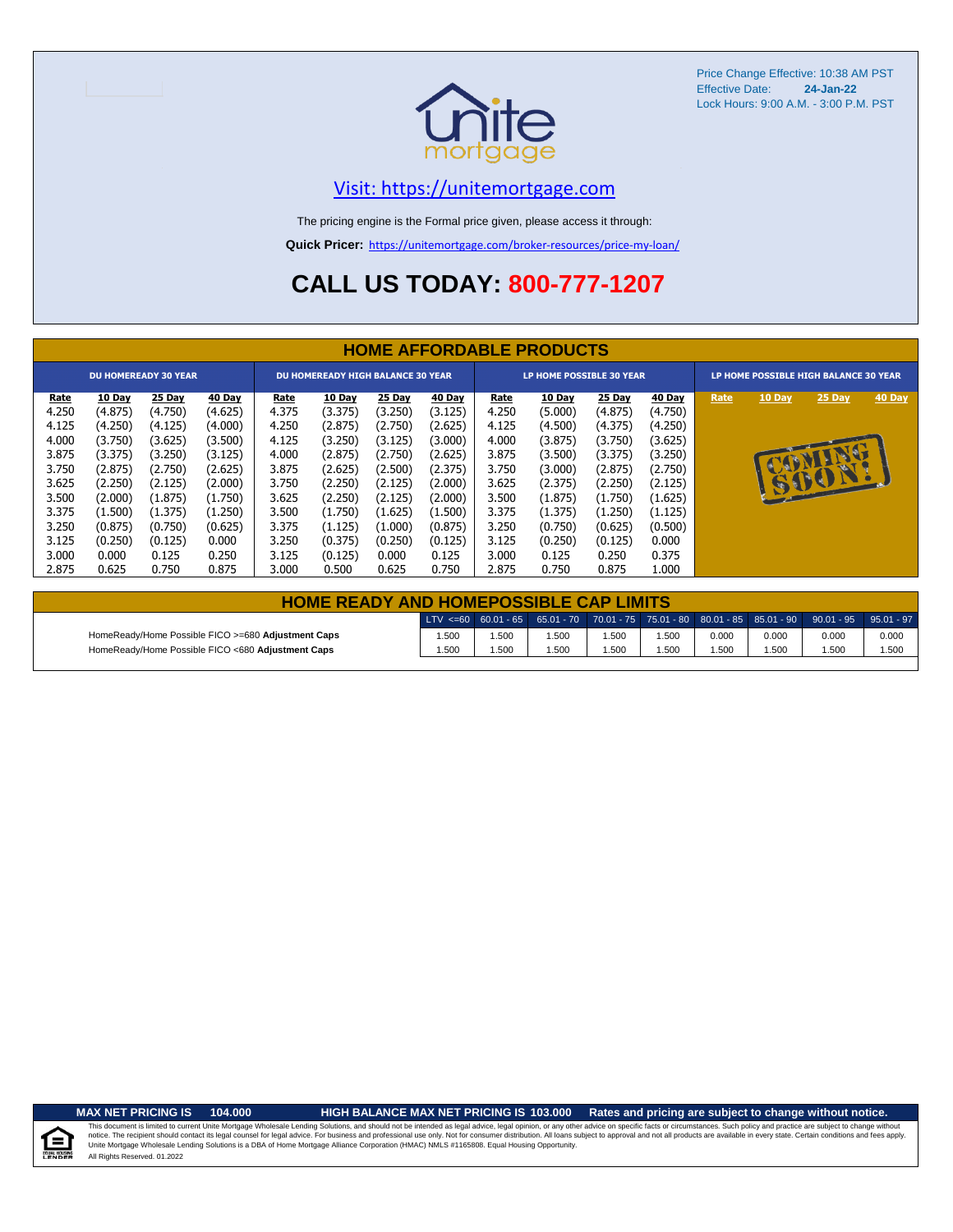

#### [V](https://unitemortgage.com/)isit: https://unitemortgage.com

The pricing engine is the Formal price given, please access it through:

**Quick Pricer:** [https://un](https://unitemortgage.com/broker-resources/price-my-loan/)itemortgage.com/broker-resources/price-my-loan/

### **CALL US TODAY: 800-777-1207**

| Credit Score / LTV<br>Loan Terms > 15 years<br>LTV < 60<br>>97.00%<br>$60.01 - 70$<br>$70.01 - 75$<br>$80.01 - 85$<br>$85.01 - 90$<br>$90.01 - 95$<br>$95.01 - 97$<br>$75.01 - 80$<br>740+<br>0.250<br>0.000<br>0.250<br>0.500<br>0.250<br>0.250<br>0.250<br>0.750<br>0.750<br>720 - 739<br>0.000<br>0.250<br>0.500<br>0.750<br>0.500<br>0.500<br>0.500<br>1.000<br>1.000<br>700 - 719<br>0.000<br>0.500<br>1.000<br>1.250<br>1.000<br>1.000<br>1.000<br>1.500<br>1.500<br>680 - 699<br>0.000<br>1.750<br>0.500<br>1.250<br>1.500<br>1.250<br>1.250<br>1.500<br>1.500<br>660 - 679<br>2.250<br>2.750<br>2.750<br>2.250<br>2.250<br>2.250<br>2.250<br>0.000<br>1.000<br>640 - 659<br>0.500<br>1.250<br>2.750<br>3.000<br>3.250<br>2.750<br>2.750<br>2.750<br>2.750<br>620-639<br>0.500<br>1.500<br>3.000<br>3.000<br>3.250<br>3.250<br>3.250<br>3.500<br>3.500<br>Cash Out (Ex. Student Loan Only) All Loan Terms. Cumulative with above adjust.<br>$LTV < =60$<br>$60.01 - 70$<br>$70.01 - 75$<br>$75.01 - 80$<br>0.375<br>0.625<br>0.875<br>$740+$<br>0.625<br>720 - 739<br>0.375<br>1.000<br>1.000<br>1.125<br>700 - 719<br>0.375<br>1.000<br>1.000<br>1.125<br>0.375<br>1.750<br>680 - 699<br>1.125<br>1.125<br>660 - 679<br>1.875<br>0.625<br>1.125<br>1.125<br>0.625<br>2.625<br>640 - 659<br>1.625<br>1.625<br>620 - 639<br>0.625<br>1.625<br>1.625<br>3.125<br>LTV < 60<br><b>Other Price Adjustments</b><br>All Loan Terms<br>Cumulative with above adjustments<br>$60.01 - 65$<br>$65.01 - 70$<br>$70.01 - 75$<br>$75.01 - 80$<br>$80.01 - 85$<br>$85.01 - 90$<br>$90.01 - 95$<br>$95.01 - 97$<br>High Balance Purchase and R/T Refinance<br>0.250<br>0.250<br>0.250<br>0.250<br>0.250<br>0.250<br>0.250<br><b>NA</b><br>0.250<br>High Balance Cash-Out Refinance<br>1.000<br>1.000<br>1.000<br>1.000<br>1.000<br><b>NA</b><br><b>NA</b><br><b>NA</b><br><b>NA</b><br>0.750<br>0.750<br>0.750<br><b>NA</b><br>High Balance ARMs (Adjustment Based on CLTV)<br>0.750<br>1.500<br>1.500<br>1.500<br>1.500<br><b>ARMs</b><br>0.000<br>0.000<br>0.000<br>0.000<br>0.000<br>0.000<br>0.000<br>0.250<br><b>NA</b><br>HomeReady/Home Possible FICO >=680 Adjustment Caps<br>1.500<br>1.500<br>1.500<br>1.500<br>1.500<br>0.000<br>0.000<br>0.000<br>0.000<br>HomeReady/Home Possible FICO <680 Adjustment Caps<br>1.500<br>1.500<br>1.500<br>1.500<br>1.500<br>1.500<br>1.500<br>1.500<br>1.500<br>2.125<br><b>Investment Properties</b><br>2.125<br>2.125<br>2.125<br>3.375<br>4.125<br><b>NA</b><br><b>NA</b><br><b>NA</b><br>Second Home<br>0.000<br>0.000<br>0.000<br>0.000<br>0.000<br>0.000<br>0.250<br>5.000<br>5.000<br>0.500<br>Manufactured home<br>0.500<br>0.500<br>0.500<br>0.500<br>0.500<br>0.500<br>0.500<br>0.500<br>2-4 Unit Properties (3-4 unit max LTV is 75% (DU) and 80% (LP))<br>1.000<br>1.000<br>1.000<br>1.000<br>1.000<br>1.000<br><b>NA</b><br><b>NA</b><br><b>NA</b><br>Condos - Loan Terms > 15Y (does not apply to Detached building types)<br>0.000<br>0.000<br>0.750<br>0.750<br>0.750<br>0.000<br>0.000<br>0.750<br>0.750<br>0.000<br>Escrow Waiver (LTV >80% not available in NM, LTV >90% does not apply to HB Nationwide)<br>0.000<br>0.000<br>0.000<br>0.000<br>0.000<br>0.000<br>0.000<br><b>NA</b><br>UW Waiver Fee (ALL LTV) - based on loan size<br><b>ALL SUBORDINATE FINANCING .375%</b> |
|-----------------------------------------------------------------------------------------------------------------------------------------------------------------------------------------------------------------------------------------------------------------------------------------------------------------------------------------------------------------------------------------------------------------------------------------------------------------------------------------------------------------------------------------------------------------------------------------------------------------------------------------------------------------------------------------------------------------------------------------------------------------------------------------------------------------------------------------------------------------------------------------------------------------------------------------------------------------------------------------------------------------------------------------------------------------------------------------------------------------------------------------------------------------------------------------------------------------------------------------------------------------------------------------------------------------------------------------------------------------------------------------------------------------------------------------------------------------------------------------------------------------------------------------------------------------------------------------------------------------------------------------------------------------------------------------------------------------------------------------------------------------------------------------------------------------------------------------------------------------------------------------------------------------------------------------------------------------------------------------------------------------------------------------------------------------------------------------------------------------------------------------------------------------------------------------------------------------------------------------------------------------------------------------------------------------------------------------------------------------------------------------------------------------------------------------------------------------------------------------------------------------------------------------------------------------------------------------------------------------------------------------------------------------------------------------------------------------------------------------------------------------------------------------------------------------------------------------------------------------------------------------------------------------------------------------------------------------------------------------------------------------------------------------------------------------------------------------------------------------------------------------------------------------------------------------------------------------------------------------------------------------------------------------------------------------------------------------|
|                                                                                                                                                                                                                                                                                                                                                                                                                                                                                                                                                                                                                                                                                                                                                                                                                                                                                                                                                                                                                                                                                                                                                                                                                                                                                                                                                                                                                                                                                                                                                                                                                                                                                                                                                                                                                                                                                                                                                                                                                                                                                                                                                                                                                                                                                                                                                                                                                                                                                                                                                                                                                                                                                                                                                                                                                                                                                                                                                                                                                                                                                                                                                                                                                                                                                                                                         |
|                                                                                                                                                                                                                                                                                                                                                                                                                                                                                                                                                                                                                                                                                                                                                                                                                                                                                                                                                                                                                                                                                                                                                                                                                                                                                                                                                                                                                                                                                                                                                                                                                                                                                                                                                                                                                                                                                                                                                                                                                                                                                                                                                                                                                                                                                                                                                                                                                                                                                                                                                                                                                                                                                                                                                                                                                                                                                                                                                                                                                                                                                                                                                                                                                                                                                                                                         |
|                                                                                                                                                                                                                                                                                                                                                                                                                                                                                                                                                                                                                                                                                                                                                                                                                                                                                                                                                                                                                                                                                                                                                                                                                                                                                                                                                                                                                                                                                                                                                                                                                                                                                                                                                                                                                                                                                                                                                                                                                                                                                                                                                                                                                                                                                                                                                                                                                                                                                                                                                                                                                                                                                                                                                                                                                                                                                                                                                                                                                                                                                                                                                                                                                                                                                                                                         |
|                                                                                                                                                                                                                                                                                                                                                                                                                                                                                                                                                                                                                                                                                                                                                                                                                                                                                                                                                                                                                                                                                                                                                                                                                                                                                                                                                                                                                                                                                                                                                                                                                                                                                                                                                                                                                                                                                                                                                                                                                                                                                                                                                                                                                                                                                                                                                                                                                                                                                                                                                                                                                                                                                                                                                                                                                                                                                                                                                                                                                                                                                                                                                                                                                                                                                                                                         |
|                                                                                                                                                                                                                                                                                                                                                                                                                                                                                                                                                                                                                                                                                                                                                                                                                                                                                                                                                                                                                                                                                                                                                                                                                                                                                                                                                                                                                                                                                                                                                                                                                                                                                                                                                                                                                                                                                                                                                                                                                                                                                                                                                                                                                                                                                                                                                                                                                                                                                                                                                                                                                                                                                                                                                                                                                                                                                                                                                                                                                                                                                                                                                                                                                                                                                                                                         |
|                                                                                                                                                                                                                                                                                                                                                                                                                                                                                                                                                                                                                                                                                                                                                                                                                                                                                                                                                                                                                                                                                                                                                                                                                                                                                                                                                                                                                                                                                                                                                                                                                                                                                                                                                                                                                                                                                                                                                                                                                                                                                                                                                                                                                                                                                                                                                                                                                                                                                                                                                                                                                                                                                                                                                                                                                                                                                                                                                                                                                                                                                                                                                                                                                                                                                                                                         |
|                                                                                                                                                                                                                                                                                                                                                                                                                                                                                                                                                                                                                                                                                                                                                                                                                                                                                                                                                                                                                                                                                                                                                                                                                                                                                                                                                                                                                                                                                                                                                                                                                                                                                                                                                                                                                                                                                                                                                                                                                                                                                                                                                                                                                                                                                                                                                                                                                                                                                                                                                                                                                                                                                                                                                                                                                                                                                                                                                                                                                                                                                                                                                                                                                                                                                                                                         |
|                                                                                                                                                                                                                                                                                                                                                                                                                                                                                                                                                                                                                                                                                                                                                                                                                                                                                                                                                                                                                                                                                                                                                                                                                                                                                                                                                                                                                                                                                                                                                                                                                                                                                                                                                                                                                                                                                                                                                                                                                                                                                                                                                                                                                                                                                                                                                                                                                                                                                                                                                                                                                                                                                                                                                                                                                                                                                                                                                                                                                                                                                                                                                                                                                                                                                                                                         |
|                                                                                                                                                                                                                                                                                                                                                                                                                                                                                                                                                                                                                                                                                                                                                                                                                                                                                                                                                                                                                                                                                                                                                                                                                                                                                                                                                                                                                                                                                                                                                                                                                                                                                                                                                                                                                                                                                                                                                                                                                                                                                                                                                                                                                                                                                                                                                                                                                                                                                                                                                                                                                                                                                                                                                                                                                                                                                                                                                                                                                                                                                                                                                                                                                                                                                                                                         |
|                                                                                                                                                                                                                                                                                                                                                                                                                                                                                                                                                                                                                                                                                                                                                                                                                                                                                                                                                                                                                                                                                                                                                                                                                                                                                                                                                                                                                                                                                                                                                                                                                                                                                                                                                                                                                                                                                                                                                                                                                                                                                                                                                                                                                                                                                                                                                                                                                                                                                                                                                                                                                                                                                                                                                                                                                                                                                                                                                                                                                                                                                                                                                                                                                                                                                                                                         |
|                                                                                                                                                                                                                                                                                                                                                                                                                                                                                                                                                                                                                                                                                                                                                                                                                                                                                                                                                                                                                                                                                                                                                                                                                                                                                                                                                                                                                                                                                                                                                                                                                                                                                                                                                                                                                                                                                                                                                                                                                                                                                                                                                                                                                                                                                                                                                                                                                                                                                                                                                                                                                                                                                                                                                                                                                                                                                                                                                                                                                                                                                                                                                                                                                                                                                                                                         |
|                                                                                                                                                                                                                                                                                                                                                                                                                                                                                                                                                                                                                                                                                                                                                                                                                                                                                                                                                                                                                                                                                                                                                                                                                                                                                                                                                                                                                                                                                                                                                                                                                                                                                                                                                                                                                                                                                                                                                                                                                                                                                                                                                                                                                                                                                                                                                                                                                                                                                                                                                                                                                                                                                                                                                                                                                                                                                                                                                                                                                                                                                                                                                                                                                                                                                                                                         |
|                                                                                                                                                                                                                                                                                                                                                                                                                                                                                                                                                                                                                                                                                                                                                                                                                                                                                                                                                                                                                                                                                                                                                                                                                                                                                                                                                                                                                                                                                                                                                                                                                                                                                                                                                                                                                                                                                                                                                                                                                                                                                                                                                                                                                                                                                                                                                                                                                                                                                                                                                                                                                                                                                                                                                                                                                                                                                                                                                                                                                                                                                                                                                                                                                                                                                                                                         |
|                                                                                                                                                                                                                                                                                                                                                                                                                                                                                                                                                                                                                                                                                                                                                                                                                                                                                                                                                                                                                                                                                                                                                                                                                                                                                                                                                                                                                                                                                                                                                                                                                                                                                                                                                                                                                                                                                                                                                                                                                                                                                                                                                                                                                                                                                                                                                                                                                                                                                                                                                                                                                                                                                                                                                                                                                                                                                                                                                                                                                                                                                                                                                                                                                                                                                                                                         |
|                                                                                                                                                                                                                                                                                                                                                                                                                                                                                                                                                                                                                                                                                                                                                                                                                                                                                                                                                                                                                                                                                                                                                                                                                                                                                                                                                                                                                                                                                                                                                                                                                                                                                                                                                                                                                                                                                                                                                                                                                                                                                                                                                                                                                                                                                                                                                                                                                                                                                                                                                                                                                                                                                                                                                                                                                                                                                                                                                                                                                                                                                                                                                                                                                                                                                                                                         |
|                                                                                                                                                                                                                                                                                                                                                                                                                                                                                                                                                                                                                                                                                                                                                                                                                                                                                                                                                                                                                                                                                                                                                                                                                                                                                                                                                                                                                                                                                                                                                                                                                                                                                                                                                                                                                                                                                                                                                                                                                                                                                                                                                                                                                                                                                                                                                                                                                                                                                                                                                                                                                                                                                                                                                                                                                                                                                                                                                                                                                                                                                                                                                                                                                                                                                                                                         |
|                                                                                                                                                                                                                                                                                                                                                                                                                                                                                                                                                                                                                                                                                                                                                                                                                                                                                                                                                                                                                                                                                                                                                                                                                                                                                                                                                                                                                                                                                                                                                                                                                                                                                                                                                                                                                                                                                                                                                                                                                                                                                                                                                                                                                                                                                                                                                                                                                                                                                                                                                                                                                                                                                                                                                                                                                                                                                                                                                                                                                                                                                                                                                                                                                                                                                                                                         |
|                                                                                                                                                                                                                                                                                                                                                                                                                                                                                                                                                                                                                                                                                                                                                                                                                                                                                                                                                                                                                                                                                                                                                                                                                                                                                                                                                                                                                                                                                                                                                                                                                                                                                                                                                                                                                                                                                                                                                                                                                                                                                                                                                                                                                                                                                                                                                                                                                                                                                                                                                                                                                                                                                                                                                                                                                                                                                                                                                                                                                                                                                                                                                                                                                                                                                                                                         |
|                                                                                                                                                                                                                                                                                                                                                                                                                                                                                                                                                                                                                                                                                                                                                                                                                                                                                                                                                                                                                                                                                                                                                                                                                                                                                                                                                                                                                                                                                                                                                                                                                                                                                                                                                                                                                                                                                                                                                                                                                                                                                                                                                                                                                                                                                                                                                                                                                                                                                                                                                                                                                                                                                                                                                                                                                                                                                                                                                                                                                                                                                                                                                                                                                                                                                                                                         |
|                                                                                                                                                                                                                                                                                                                                                                                                                                                                                                                                                                                                                                                                                                                                                                                                                                                                                                                                                                                                                                                                                                                                                                                                                                                                                                                                                                                                                                                                                                                                                                                                                                                                                                                                                                                                                                                                                                                                                                                                                                                                                                                                                                                                                                                                                                                                                                                                                                                                                                                                                                                                                                                                                                                                                                                                                                                                                                                                                                                                                                                                                                                                                                                                                                                                                                                                         |
|                                                                                                                                                                                                                                                                                                                                                                                                                                                                                                                                                                                                                                                                                                                                                                                                                                                                                                                                                                                                                                                                                                                                                                                                                                                                                                                                                                                                                                                                                                                                                                                                                                                                                                                                                                                                                                                                                                                                                                                                                                                                                                                                                                                                                                                                                                                                                                                                                                                                                                                                                                                                                                                                                                                                                                                                                                                                                                                                                                                                                                                                                                                                                                                                                                                                                                                                         |
|                                                                                                                                                                                                                                                                                                                                                                                                                                                                                                                                                                                                                                                                                                                                                                                                                                                                                                                                                                                                                                                                                                                                                                                                                                                                                                                                                                                                                                                                                                                                                                                                                                                                                                                                                                                                                                                                                                                                                                                                                                                                                                                                                                                                                                                                                                                                                                                                                                                                                                                                                                                                                                                                                                                                                                                                                                                                                                                                                                                                                                                                                                                                                                                                                                                                                                                                         |
|                                                                                                                                                                                                                                                                                                                                                                                                                                                                                                                                                                                                                                                                                                                                                                                                                                                                                                                                                                                                                                                                                                                                                                                                                                                                                                                                                                                                                                                                                                                                                                                                                                                                                                                                                                                                                                                                                                                                                                                                                                                                                                                                                                                                                                                                                                                                                                                                                                                                                                                                                                                                                                                                                                                                                                                                                                                                                                                                                                                                                                                                                                                                                                                                                                                                                                                                         |
|                                                                                                                                                                                                                                                                                                                                                                                                                                                                                                                                                                                                                                                                                                                                                                                                                                                                                                                                                                                                                                                                                                                                                                                                                                                                                                                                                                                                                                                                                                                                                                                                                                                                                                                                                                                                                                                                                                                                                                                                                                                                                                                                                                                                                                                                                                                                                                                                                                                                                                                                                                                                                                                                                                                                                                                                                                                                                                                                                                                                                                                                                                                                                                                                                                                                                                                                         |
|                                                                                                                                                                                                                                                                                                                                                                                                                                                                                                                                                                                                                                                                                                                                                                                                                                                                                                                                                                                                                                                                                                                                                                                                                                                                                                                                                                                                                                                                                                                                                                                                                                                                                                                                                                                                                                                                                                                                                                                                                                                                                                                                                                                                                                                                                                                                                                                                                                                                                                                                                                                                                                                                                                                                                                                                                                                                                                                                                                                                                                                                                                                                                                                                                                                                                                                                         |
|                                                                                                                                                                                                                                                                                                                                                                                                                                                                                                                                                                                                                                                                                                                                                                                                                                                                                                                                                                                                                                                                                                                                                                                                                                                                                                                                                                                                                                                                                                                                                                                                                                                                                                                                                                                                                                                                                                                                                                                                                                                                                                                                                                                                                                                                                                                                                                                                                                                                                                                                                                                                                                                                                                                                                                                                                                                                                                                                                                                                                                                                                                                                                                                                                                                                                                                                         |
|                                                                                                                                                                                                                                                                                                                                                                                                                                                                                                                                                                                                                                                                                                                                                                                                                                                                                                                                                                                                                                                                                                                                                                                                                                                                                                                                                                                                                                                                                                                                                                                                                                                                                                                                                                                                                                                                                                                                                                                                                                                                                                                                                                                                                                                                                                                                                                                                                                                                                                                                                                                                                                                                                                                                                                                                                                                                                                                                                                                                                                                                                                                                                                                                                                                                                                                                         |
|                                                                                                                                                                                                                                                                                                                                                                                                                                                                                                                                                                                                                                                                                                                                                                                                                                                                                                                                                                                                                                                                                                                                                                                                                                                                                                                                                                                                                                                                                                                                                                                                                                                                                                                                                                                                                                                                                                                                                                                                                                                                                                                                                                                                                                                                                                                                                                                                                                                                                                                                                                                                                                                                                                                                                                                                                                                                                                                                                                                                                                                                                                                                                                                                                                                                                                                                         |
|                                                                                                                                                                                                                                                                                                                                                                                                                                                                                                                                                                                                                                                                                                                                                                                                                                                                                                                                                                                                                                                                                                                                                                                                                                                                                                                                                                                                                                                                                                                                                                                                                                                                                                                                                                                                                                                                                                                                                                                                                                                                                                                                                                                                                                                                                                                                                                                                                                                                                                                                                                                                                                                                                                                                                                                                                                                                                                                                                                                                                                                                                                                                                                                                                                                                                                                                         |
|                                                                                                                                                                                                                                                                                                                                                                                                                                                                                                                                                                                                                                                                                                                                                                                                                                                                                                                                                                                                                                                                                                                                                                                                                                                                                                                                                                                                                                                                                                                                                                                                                                                                                                                                                                                                                                                                                                                                                                                                                                                                                                                                                                                                                                                                                                                                                                                                                                                                                                                                                                                                                                                                                                                                                                                                                                                                                                                                                                                                                                                                                                                                                                                                                                                                                                                                         |
|                                                                                                                                                                                                                                                                                                                                                                                                                                                                                                                                                                                                                                                                                                                                                                                                                                                                                                                                                                                                                                                                                                                                                                                                                                                                                                                                                                                                                                                                                                                                                                                                                                                                                                                                                                                                                                                                                                                                                                                                                                                                                                                                                                                                                                                                                                                                                                                                                                                                                                                                                                                                                                                                                                                                                                                                                                                                                                                                                                                                                                                                                                                                                                                                                                                                                                                                         |
|                                                                                                                                                                                                                                                                                                                                                                                                                                                                                                                                                                                                                                                                                                                                                                                                                                                                                                                                                                                                                                                                                                                                                                                                                                                                                                                                                                                                                                                                                                                                                                                                                                                                                                                                                                                                                                                                                                                                                                                                                                                                                                                                                                                                                                                                                                                                                                                                                                                                                                                                                                                                                                                                                                                                                                                                                                                                                                                                                                                                                                                                                                                                                                                                                                                                                                                                         |
| Credit Score < 720<br>Credit Score > 720<br><b>LTV Range</b><br><b>CLTV Range</b>                                                                                                                                                                                                                                                                                                                                                                                                                                                                                                                                                                                                                                                                                                                                                                                                                                                                                                                                                                                                                                                                                                                                                                                                                                                                                                                                                                                                                                                                                                                                                                                                                                                                                                                                                                                                                                                                                                                                                                                                                                                                                                                                                                                                                                                                                                                                                                                                                                                                                                                                                                                                                                                                                                                                                                                                                                                                                                                                                                                                                                                                                                                                                                                                                                                       |
| $\leq 65.00\%$<br>0.500<br>0.250<br>80.01% - 95.00%                                                                                                                                                                                                                                                                                                                                                                                                                                                                                                                                                                                                                                                                                                                                                                                                                                                                                                                                                                                                                                                                                                                                                                                                                                                                                                                                                                                                                                                                                                                                                                                                                                                                                                                                                                                                                                                                                                                                                                                                                                                                                                                                                                                                                                                                                                                                                                                                                                                                                                                                                                                                                                                                                                                                                                                                                                                                                                                                                                                                                                                                                                                                                                                                                                                                                     |
| 0.750<br>65.01% - 75.00%<br>$80.01\% - 95.00\%$<br>0.500                                                                                                                                                                                                                                                                                                                                                                                                                                                                                                                                                                                                                                                                                                                                                                                                                                                                                                                                                                                                                                                                                                                                                                                                                                                                                                                                                                                                                                                                                                                                                                                                                                                                                                                                                                                                                                                                                                                                                                                                                                                                                                                                                                                                                                                                                                                                                                                                                                                                                                                                                                                                                                                                                                                                                                                                                                                                                                                                                                                                                                                                                                                                                                                                                                                                                |
| 0.750<br>75.01% - 95.00%<br>$90.01\% - 95.00\%$<br>1.000                                                                                                                                                                                                                                                                                                                                                                                                                                                                                                                                                                                                                                                                                                                                                                                                                                                                                                                                                                                                                                                                                                                                                                                                                                                                                                                                                                                                                                                                                                                                                                                                                                                                                                                                                                                                                                                                                                                                                                                                                                                                                                                                                                                                                                                                                                                                                                                                                                                                                                                                                                                                                                                                                                                                                                                                                                                                                                                                                                                                                                                                                                                                                                                                                                                                                |
| 76.01% - 90.00%<br>0.750<br>75.01% - 90.00%<br>1.000                                                                                                                                                                                                                                                                                                                                                                                                                                                                                                                                                                                                                                                                                                                                                                                                                                                                                                                                                                                                                                                                                                                                                                                                                                                                                                                                                                                                                                                                                                                                                                                                                                                                                                                                                                                                                                                                                                                                                                                                                                                                                                                                                                                                                                                                                                                                                                                                                                                                                                                                                                                                                                                                                                                                                                                                                                                                                                                                                                                                                                                                                                                                                                                                                                                                                    |
| ≤ 95.00%<br>95.01% - 97.00%<br>1.500<br>1.500                                                                                                                                                                                                                                                                                                                                                                                                                                                                                                                                                                                                                                                                                                                                                                                                                                                                                                                                                                                                                                                                                                                                                                                                                                                                                                                                                                                                                                                                                                                                                                                                                                                                                                                                                                                                                                                                                                                                                                                                                                                                                                                                                                                                                                                                                                                                                                                                                                                                                                                                                                                                                                                                                                                                                                                                                                                                                                                                                                                                                                                                                                                                                                                                                                                                                           |
|                                                                                                                                                                                                                                                                                                                                                                                                                                                                                                                                                                                                                                                                                                                                                                                                                                                                                                                                                                                                                                                                                                                                                                                                                                                                                                                                                                                                                                                                                                                                                                                                                                                                                                                                                                                                                                                                                                                                                                                                                                                                                                                                                                                                                                                                                                                                                                                                                                                                                                                                                                                                                                                                                                                                                                                                                                                                                                                                                                                                                                                                                                                                                                                                                                                                                                                                         |
| <b>LOCK EXTENSIONS - RELOCKS - OTHER CHANGES</b>                                                                                                                                                                                                                                                                                                                                                                                                                                                                                                                                                                                                                                                                                                                                                                                                                                                                                                                                                                                                                                                                                                                                                                                                                                                                                                                                                                                                                                                                                                                                                                                                                                                                                                                                                                                                                                                                                                                                                                                                                                                                                                                                                                                                                                                                                                                                                                                                                                                                                                                                                                                                                                                                                                                                                                                                                                                                                                                                                                                                                                                                                                                                                                                                                                                                                        |
|                                                                                                                                                                                                                                                                                                                                                                                                                                                                                                                                                                                                                                                                                                                                                                                                                                                                                                                                                                                                                                                                                                                                                                                                                                                                                                                                                                                                                                                                                                                                                                                                                                                                                                                                                                                                                                                                                                                                                                                                                                                                                                                                                                                                                                                                                                                                                                                                                                                                                                                                                                                                                                                                                                                                                                                                                                                                                                                                                                                                                                                                                                                                                                                                                                                                                                                                         |
| <b>Lock Extensions:</b>                                                                                                                                                                                                                                                                                                                                                                                                                                                                                                                                                                                                                                                                                                                                                                                                                                                                                                                                                                                                                                                                                                                                                                                                                                                                                                                                                                                                                                                                                                                                                                                                                                                                                                                                                                                                                                                                                                                                                                                                                                                                                                                                                                                                                                                                                                                                                                                                                                                                                                                                                                                                                                                                                                                                                                                                                                                                                                                                                                                                                                                                                                                                                                                                                                                                                                                 |
|                                                                                                                                                                                                                                                                                                                                                                                                                                                                                                                                                                                                                                                                                                                                                                                                                                                                                                                                                                                                                                                                                                                                                                                                                                                                                                                                                                                                                                                                                                                                                                                                                                                                                                                                                                                                                                                                                                                                                                                                                                                                                                                                                                                                                                                                                                                                                                                                                                                                                                                                                                                                                                                                                                                                                                                                                                                                                                                                                                                                                                                                                                                                                                                                                                                                                                                                         |
| .03 / day<br>1-4 days<br>0.125<br>10 Day Lock Expires:<br>02/03/22                                                                                                                                                                                                                                                                                                                                                                                                                                                                                                                                                                                                                                                                                                                                                                                                                                                                                                                                                                                                                                                                                                                                                                                                                                                                                                                                                                                                                                                                                                                                                                                                                                                                                                                                                                                                                                                                                                                                                                                                                                                                                                                                                                                                                                                                                                                                                                                                                                                                                                                                                                                                                                                                                                                                                                                                                                                                                                                                                                                                                                                                                                                                                                                                                                                                      |
| 5 days<br>25 Day Lock Expires:<br>0.187<br>02/18/22                                                                                                                                                                                                                                                                                                                                                                                                                                                                                                                                                                                                                                                                                                                                                                                                                                                                                                                                                                                                                                                                                                                                                                                                                                                                                                                                                                                                                                                                                                                                                                                                                                                                                                                                                                                                                                                                                                                                                                                                                                                                                                                                                                                                                                                                                                                                                                                                                                                                                                                                                                                                                                                                                                                                                                                                                                                                                                                                                                                                                                                                                                                                                                                                                                                                                     |
| 7 days<br>0.250<br>40 Day Lock Expires: 03/05/22                                                                                                                                                                                                                                                                                                                                                                                                                                                                                                                                                                                                                                                                                                                                                                                                                                                                                                                                                                                                                                                                                                                                                                                                                                                                                                                                                                                                                                                                                                                                                                                                                                                                                                                                                                                                                                                                                                                                                                                                                                                                                                                                                                                                                                                                                                                                                                                                                                                                                                                                                                                                                                                                                                                                                                                                                                                                                                                                                                                                                                                                                                                                                                                                                                                                                        |
| 10 days<br>0.375                                                                                                                                                                                                                                                                                                                                                                                                                                                                                                                                                                                                                                                                                                                                                                                                                                                                                                                                                                                                                                                                                                                                                                                                                                                                                                                                                                                                                                                                                                                                                                                                                                                                                                                                                                                                                                                                                                                                                                                                                                                                                                                                                                                                                                                                                                                                                                                                                                                                                                                                                                                                                                                                                                                                                                                                                                                                                                                                                                                                                                                                                                                                                                                                                                                                                                                        |
| 15 days<br><b>Relocks:</b><br><b>Other Changes:</b>                                                                                                                                                                                                                                                                                                                                                                                                                                                                                                                                                                                                                                                                                                                                                                                                                                                                                                                                                                                                                                                                                                                                                                                                                                                                                                                                                                                                                                                                                                                                                                                                                                                                                                                                                                                                                                                                                                                                                                                                                                                                                                                                                                                                                                                                                                                                                                                                                                                                                                                                                                                                                                                                                                                                                                                                                                                                                                                                                                                                                                                                                                                                                                                                                                                                                     |
| Worse Case pricing plus additional .250 hit<br>Loan Program<br>Worse Case if moving into different delivery type                                                                                                                                                                                                                                                                                                                                                                                                                                                                                                                                                                                                                                                                                                                                                                                                                                                                                                                                                                                                                                                                                                                                                                                                                                                                                                                                                                                                                                                                                                                                                                                                                                                                                                                                                                                                                                                                                                                                                                                                                                                                                                                                                                                                                                                                                                                                                                                                                                                                                                                                                                                                                                                                                                                                                                                                                                                                                                                                                                                                                                                                                                                                                                                                                        |
| Rate Change<br>Not subject to worse case pricing<br>Locks expiring on a non business day are                                                                                                                                                                                                                                                                                                                                                                                                                                                                                                                                                                                                                                                                                                                                                                                                                                                                                                                                                                                                                                                                                                                                                                                                                                                                                                                                                                                                                                                                                                                                                                                                                                                                                                                                                                                                                                                                                                                                                                                                                                                                                                                                                                                                                                                                                                                                                                                                                                                                                                                                                                                                                                                                                                                                                                                                                                                                                                                                                                                                                                                                                                                                                                                                                                            |

Locks expiring on a non business day are good through the following business day.

|                           |                              |         |                                                                                                                                                                                                                                                                                                                                                                                                                                                                                                                                                                                                                | APOR: | $15/20$ YR.: | 2.500% 1 YR CMT:   | 0.120% |
|---------------------------|------------------------------|---------|----------------------------------------------------------------------------------------------------------------------------------------------------------------------------------------------------------------------------------------------------------------------------------------------------------------------------------------------------------------------------------------------------------------------------------------------------------------------------------------------------------------------------------------------------------------------------------------------------------------|-------|--------------|--------------------|--------|
|                           | <b>MAX NET PRICING IS</b>    | 104.000 | Rates and prices are subject to change without notice.                                                                                                                                                                                                                                                                                                                                                                                                                                                                                                                                                         |       | $25/30$ YR.: | 2.960% 1 YR Libor: | 0.360% |
| 仺<br><b>EQUAL HOUSING</b> | All Rights Reserved. 01.2022 |         | This document is limited to current Unite Mortgage Wholesale Lending Solutions, and should not be intended as legal advice, legal opinion, or any other advice on specific facts or circumstances. Such policy and practice ar<br>notice. The recipient should contact its legal counsel for legal advice. For business and professional use only. Not for consumer distribution. All loans subject to approval and not all products are available in every stat<br>Unite Mortgage Wholesale Lending Solutions is a DBA of Home Mortgage Alliance Corporation (HMAC) NMLS #1165808. Equal Housing Opportunity. |       |              |                    |        |